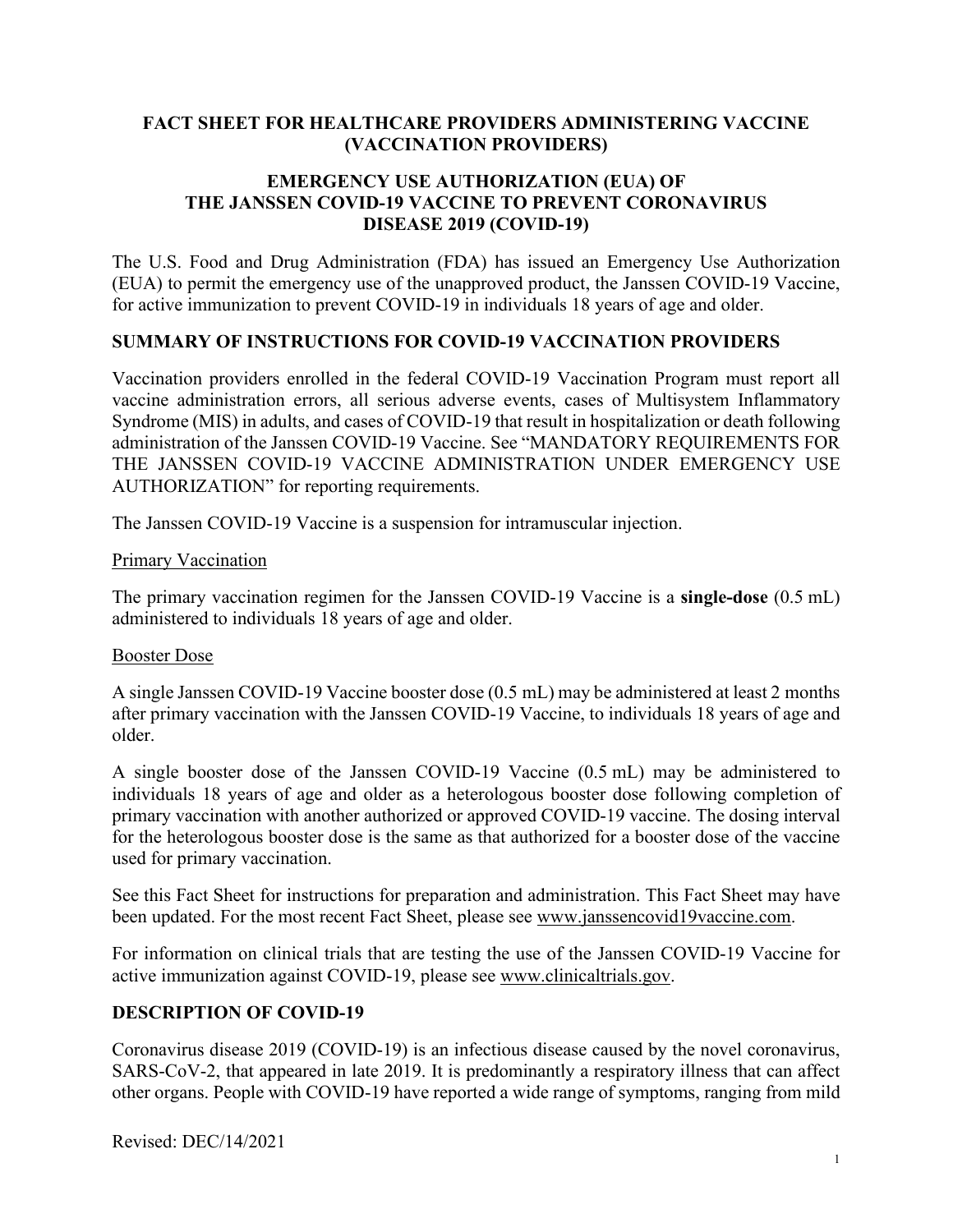symptoms to severe illness. Symptoms may appear 2 to 14 days after exposure to the virus. Symptoms may include: fever or chills; cough; shortness of breath; fatigue; muscle or body aches; headache; new loss of taste or smell; sore throat; congestion or runny nose; nausea or vomiting; diarrhea.

### **DOSAGE AND ADMINISTRATION**

#### **The storage and handling information in this Fact Sheet supersedes the storage and handling information on the carton and vial labels.**

#### **Storage and Handling**

#### Storage Prior to First Puncture of the Vaccine Vial

Store unpunctured multi-dose vials of the Janssen COVID-19 Vaccine at 2°C to 8°C (36°F to 46°F) and protect from light. Do not store frozen.

Unpunctured vials of Janssen COVID-19 Vaccine may be stored between 9°C to 25°C (47°F to 77°F) for up to 12 hours.

The Janssen COVID-19 Vaccine is initially stored frozen by the manufacturer, then shipped at 2°C to 8°C (36°F to 46°F). If vaccine is still frozen upon receipt, thaw at 2°C to 8°C (36°F to 46°F). If needed immediately, thaw at room temperature (maximally 25°C/77°F). At room temperature (maximally 25°C/77°F), a carton of 10 vials will take approximately 4 hours to thaw, and an individual vial will take approximately 1 hour to thaw. Do not refreeze once thawed.

#### Storage After First Puncture of the Vaccine Vial

After the first dose has been withdrawn, hold the vial between  $2^{\circ}$  to  $8^{\circ}$ C (36° to 46°F) for up to 6 hours or at room temperature (maximally  $25^{\circ}$ C/77°F) for up to 2 hours. Discard the vial if vaccine is not used within these times.

#### **Dosing and Schedule**

#### Primary Vaccination

The primary vaccination regimen for the Janssen COVID-19 Vaccine is a single-dose (0.5 mL) administered to individuals 18 years of age and older.

#### Booster Dose

A single Janssen COVID-19 Vaccine booster dose (0.5 mL) may be administered at least 2 months after primary vaccination with the Janssen COVID-19 Vaccine, to individuals 18 years of age and older.

A single booster dose of the Janssen COVID-19 Vaccine (0.5 mL) may be administered to individuals 18 years of age and older as a heterologous booster dose following completion of primary vaccination with another authorized or approved COVID-19 vaccine. The dosing interval for the heterologous booster dose is the same as that authorized for a booster dose of the vaccine used for primary vaccination.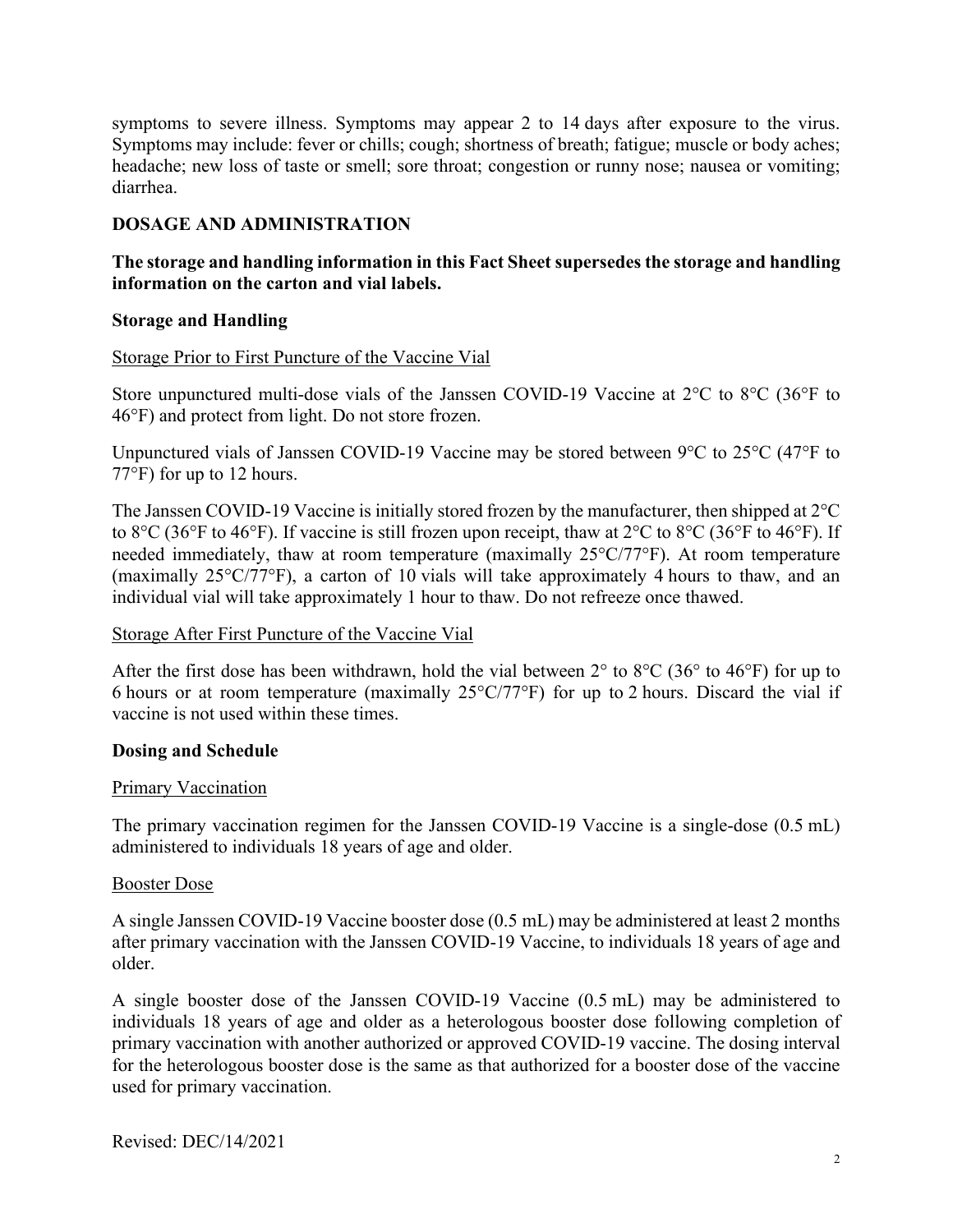## **Dose Preparation**

- The Janssen COVID-19 Vaccine is a colorless to slightly yellow, clear to very opalescent suspension. Visually inspect the Janssen COVID-19 Vaccine vials for particulate matter and discoloration prior to administration. If either of these conditions exists, do not administer the vaccine.
- Before withdrawing each dose of vaccine, carefully mix the contents of the multi-dose vial by swirling gently in an upright position for 10 seconds. **Do not shake**.
- Each dose is 0.5 mL. Each vial contains five doses. Do not pool excess vaccine from multiple vials.
- The Janssen COVID-19 Vaccine does not contain a preservative. Record the date and time of first use on the Janssen COVID-19 Vaccine vial label. After the first dose has been withdrawn, hold the vial between  $2^{\circ}$  to  $8^{\circ}$ C (36 $^{\circ}$  to 46 $^{\circ}$ F) for up to 6 hours or at room temperature (maximally 25°C/77°F) for up to 2 hours. Discard if vaccine is not used within these times.

### **Administration**

Visually inspect each dose in the dosing syringe prior to administration. The Janssen COVID-19 Vaccine is a colorless to slightly yellow, clear to very opalescent suspension. During the visual inspection,

- verify the final dosing volume of 0.5 mL.
- confirm there are no particulates and that no discoloration is observed.
- do not administer if vaccine is discolored or contains particulate matter.

Administer the Janssen COVID-19 Vaccine intramuscularly.

## **CONTRAINDICATIONS**

#### Severe Allergic Reactions

Do not administer the Janssen COVID-19 Vaccine to individuals with a known history of a severe allergic reaction (e.g., anaphylaxis) to any component of the Janssen COVID-19 Vaccine *(see Full EUA Prescribing Information)*.

#### Thrombosis with Thrombocytopenia

Do not administer the Janssen COVID-19 Vaccine to individuals with a history of thrombosis with thrombocytopenia following the Janssen COVID-19 Vaccine or any other adenovirus-vectored COVID-19 vaccines (e.g., AstraZeneca's COVID-19 vaccine which is not authorized or approved in the United States) (*see Full EUA Prescribing Information*).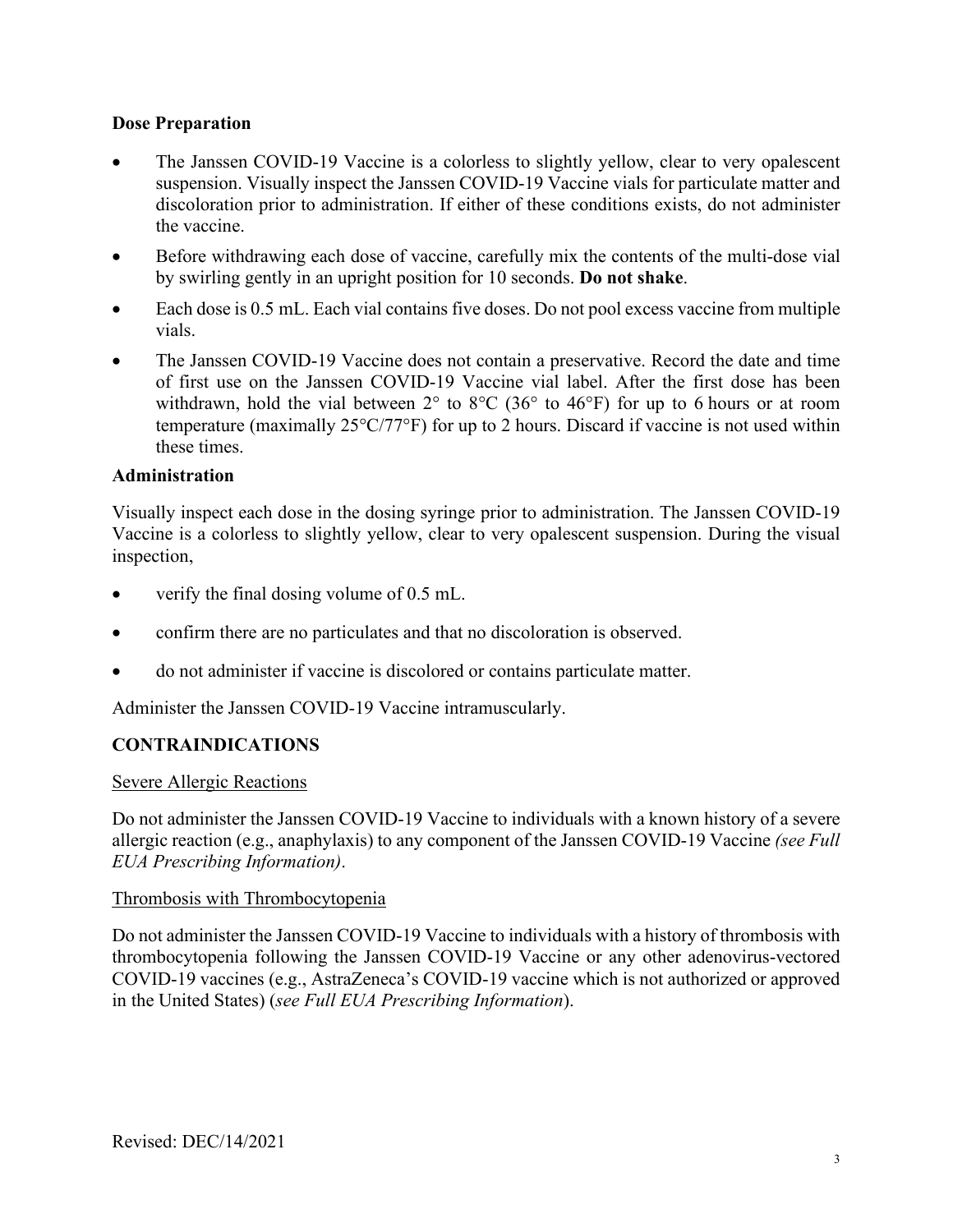## **WARNINGS**

#### Management of Acute Allergic Reactions

Appropriate medical treatment to manage immediate allergic reactions must be immediately available in the event an acute anaphylactic reaction occurs following administration of the Janssen COVID-19 Vaccine.

Monitor Janssen COVID-19 Vaccine recipients for the occurrence of immediate adverse reactions according to the Centers for Disease Control and Prevention guidelines [\(https://www.cdc.gov/vaccines/covid-19/clinical-considerations/managing-anaphylaxis.html\)](https://www.cdc.gov/vaccines/covid-19/clinical-considerations/managing-anaphylaxis.html).

#### Thrombosis with Thrombocytopenia Syndrome (TTS)

Reports to the Vaccine Adverse Events Reporting System (VAERS), a passive surveillance system, provide evidence for an increased risk of thrombosis with thrombocytopenia syndrome (TTS) with onset of symptoms approximately one to two weeks after administration of the Janssen COVID-19 Vaccine. An analysis of VAERS reports of TTS following the receipt of the Janssen COVID-19 Vaccine used the following case definition:

• a thrombosis in an unusual location for a thrombus (i.e., cerebral vein, visceral artery or vein, extremity artery, central artery or vein) and new-onset thrombocytopenia (i.e., platelet count  $\langle 150,000/\mu L \rangle$  occurring any time after vaccination;

or;

• new-onset thrombocytopenia (i.e., platelet count  $\leq 150,000/\mu L$ ), thrombosis in an extremity vein or pulmonary artery in the absence of thrombosis at an unusual location, and a positive anti-PF4 antibody ELISA test or functional Heparin-Induced Thrombocytopenia (HIT) platelet test occurring any time after vaccination.

Cases of TTS following administration of the Janssen COVID-19 Vaccine have been reported in males and females, in a wide age range of individuals 18 years and older, with the highest reporting rate (approximately 1 case per 100,000 doses administered) in females ages 30-49 years; overall, approximately 15% of TTS cases have been fatal. Currently available evidence supports a causal relationship between TTS and the Janssen COVID-19 Vaccine. The clinical course of these events shares features with autoimmune heparin-induced thrombocytopenia. In individuals with suspected TTS following administration of the Janssen COVID-19 Vaccine, the use of heparin may be harmful and alternative treatments may be needed. Consultation with hematology specialists is strongly recommended. The American Society of Hematology has published considerations relevant to the diagnosis and treatment of TTS following administration of the Janssen COVID-19 Vaccine (*[https://www.hematology.org/covid-19/vaccine-induced-immune](https://www.hematology.org/covid-19/vaccine-induced-immune-thrombotic-thrombocytopenia)[thrombotic-thrombocytopenia](https://www.hematology.org/covid-19/vaccine-induced-immune-thrombotic-thrombocytopenia)*). (*see Full EUA Prescribing Information*).

#### Guillain-Barré Syndrome

Reports of adverse events following use of the Janssen COVID-19 Vaccine under emergency use authorization suggest an increased risk of Guillain-Barré syndrome during the 42 days following vaccination.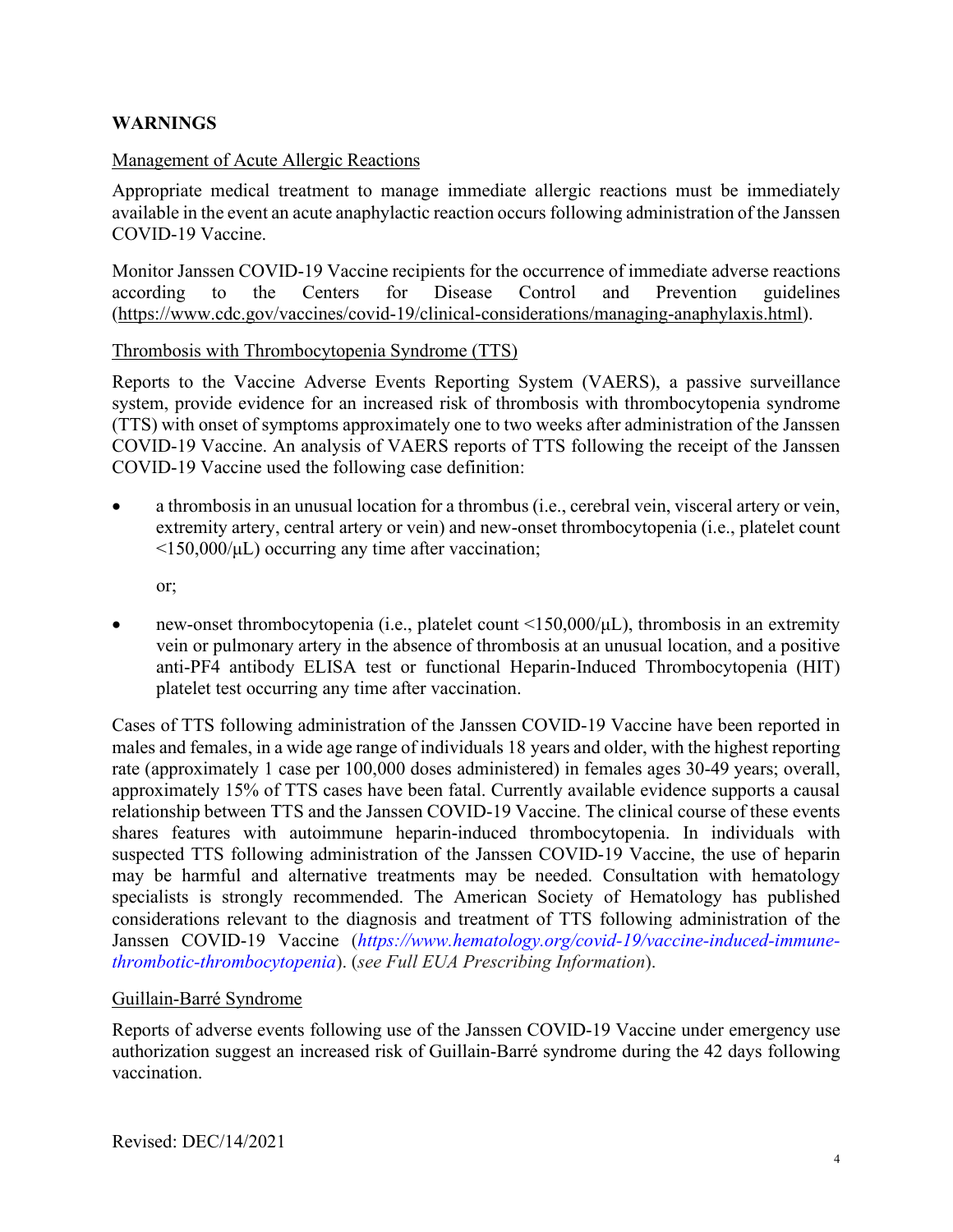## Altered Immunocompetence

Immunocompromised persons, including individuals receiving immunosuppressant therapy, may have a diminished immune response to the Janssen COVID-19 Vaccine.

## Syncope

Syncope (fainting) may occur in association with administration of injectable vaccines. Procedures should be in place to avoid injury from fainting.

## Limitations of Vaccine Effectiveness

The Janssen COVID-19 Vaccine may not protect all vaccinated individuals.

## **ADVERSE REACTIONS**

## Adverse Reactions in Clinical Trials

Adverse reactions reported in a clinical trial following administration of the Janssen COVID-19 Vaccine include injection site pain, headache, fatigue, myalgia, nausea, fever, injection site erythema and injection site swelling. In clinical studies, severe allergic reactions, including anaphylaxis, have been reported following administration of the Janssen COVID-19 Vaccine *(see Full EUA Prescribing Information)*.

## Adverse Reactions Identified during Post Authorization Use

Anaphylaxis and other severe allergic reactions, thrombosis with thrombocytopenia, Guillain-Barré syndrome, and capillary leak syndrome have been reported following administration of the Janssen COVID-19 Vaccine during mass vaccination outside of clinical trials.

Additional adverse reactions, some of which may be serious, may become apparent with more widespread use of the Janssen COVID-19 Vaccine.

## **USE WITH OTHER VACCINES**

There is no information on the co-administration of the Janssen COVID-19 Vaccine with other vaccines.

## **INFORMATION TO PROVIDE TO VACCINE RECIPIENTS/CAREGIVERS**

As the vaccination provider, you must communicate to the recipient or their caregiver, information consistent with the "Fact Sheet for Recipients and Caregivers" (and provide a copy or direct the individual to the website [www.janssencovid19vaccine.com](http://www.janssencovid19vaccine.com/) to obtain the Fact Sheet) prior to the individual receiving the Janssen COVID-19 Vaccine, including:

- FDA has authorized the emergency use of the Janssen COVID-19 Vaccine, which is not an FDA approved vaccine.
- The recipient or their caregiver has the option to accept or refuse the Janssen COVID-19 Vaccine.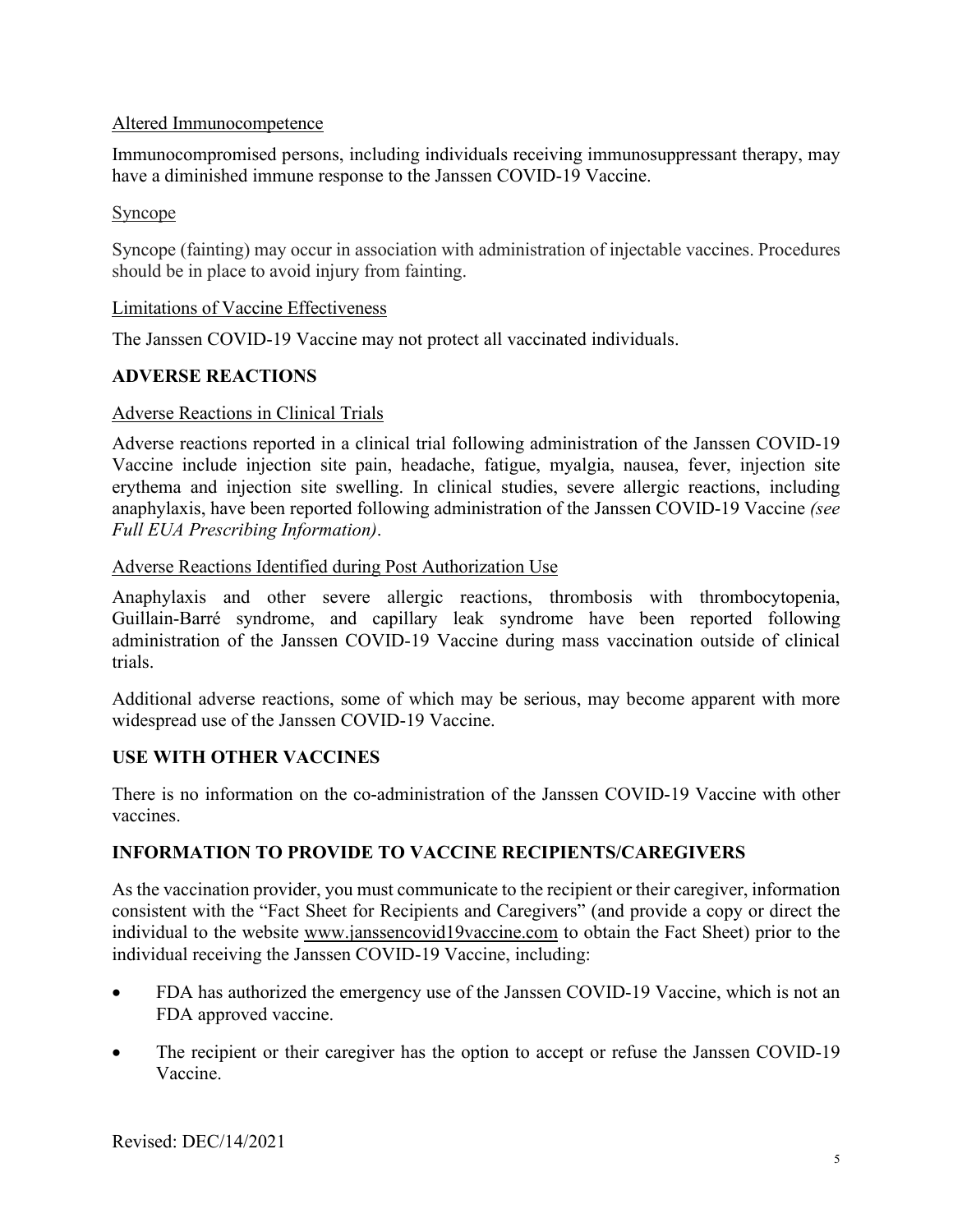- The significant known and potential risks and benefits of the Janssen COVID-19 Vaccine, and the extent to which such risks and benefits are unknown.
- Information about available alternative vaccines and the risks and benefits of those alternatives.

For information on clinical trials that are testing the use of the Janssen COVID-19 Vaccine to prevent COVID-19, please see [www.clinicaltrials.gov.](http://www.clinicaltrials.gov/)

Provide a vaccination card to the recipient or their caregiver with the name of the vaccine ("Janssen COVID-19 Vaccine") and date of administration to document vaccination.

Provide the v-safe information sheet to vaccine recipients/caregivers and encourage vaccine recipients to participate in v-safe. V-safe is a new voluntary smartphone-based tool that uses text messaging and web surveys to check in with people who have been vaccinated to identify potential side effects after COVID-19 vaccination. V-safe asks questions that help CDC monitor the safety of COVID-19 vaccines. V-safe also provides live telephone follow-up by CDC if participants report a significant health impact following COVID-19 vaccination. For more information, visit: www.cdc.gov/vsafe.

## **MANDATORY REQUIREMENTS FOR JANSSEN COVID-19 VACCINE ADMINISTRATION UNDER EMERGENCY USE AUTHORIZATION**

In order to mitigate the risks of using this unapproved product under EUA and to optimize the potential benefit of the Janssen COVID-19 Vaccine, the following items are required. Use of unapproved Janssen COVID-19 Vaccine for active immunization to prevent COVID-19 under this EUA is limited to the following (all requirements must be met):

- 1. The Janssen COVID-19 Vaccine is authorized for use in individuals 18 years of age and older.
- 2. The vaccination provider must communicate to the individual receiving the Janssen COVID-19 Vaccine or their caregiver, information consistent with the "Fact Sheet for Recipients and Caregivers" prior to the individual receiving the Janssen COVID-19 Vaccine.
- 3. The vaccination provider must include vaccination information in the state/local jurisdiction's Immunization Information System (IIS) or other designated system.
- 4. The vaccination provider is responsible for mandatory reporting of the following to the Vaccine Adverse Event Reporting System (VAERS):
	- vaccine administration errors whether or not associated with an adverse event,
	- serious adverse events<sup>\*</sup> (irrespective of attribution to vaccination),
	- cases of Multisystem Inflammatory Syndrome (MIS) in adults, and
	- cases of COVID-19 that result in hospitalization or death.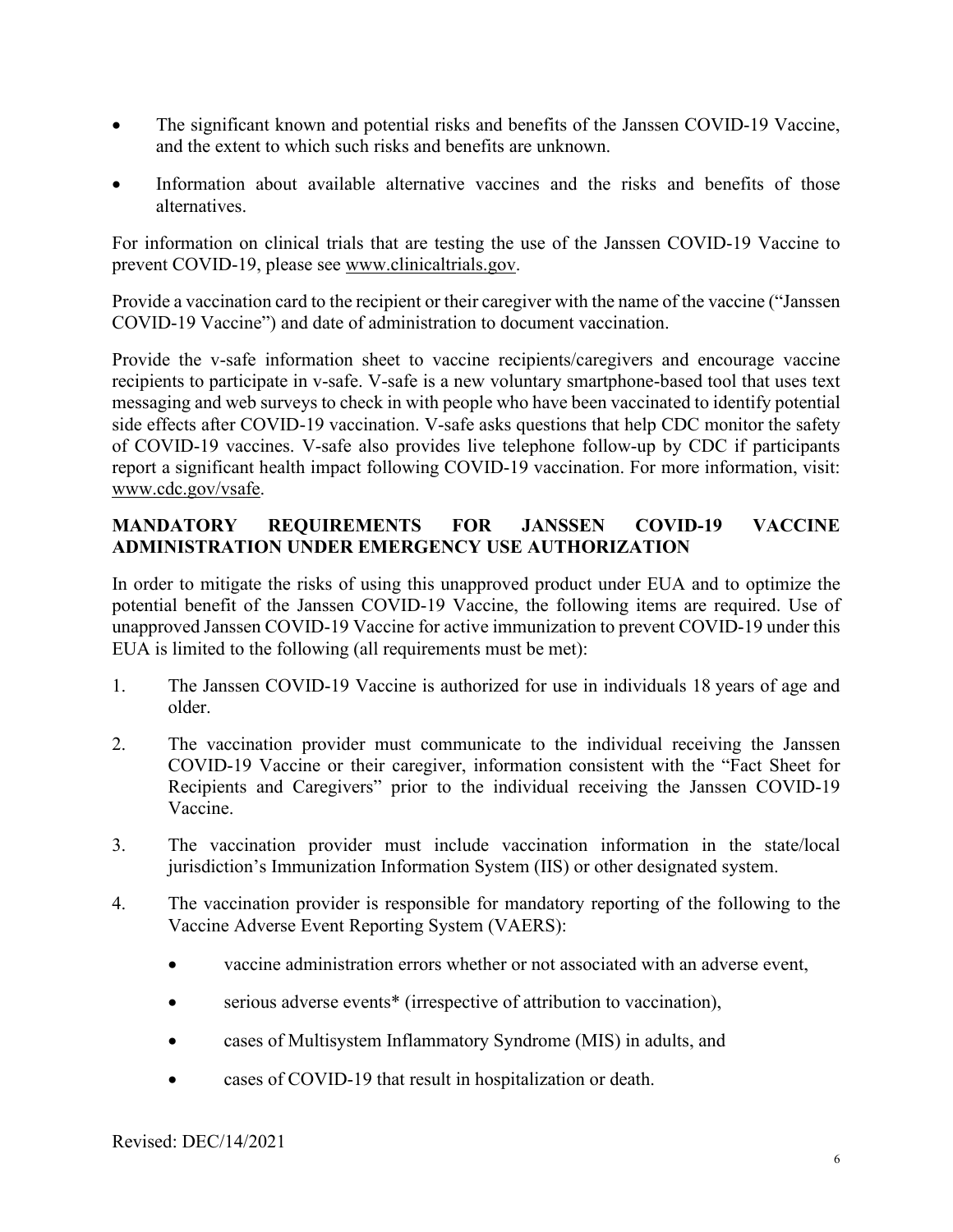Complete and submit reports to VAERS online at [https://vaers.hhs.gov/reportevent.html.](https://vaers.hhs.gov/reportevent.html) For further assistance with reporting to VAERS, call 1-800-822-7967. The reports should include the words "Janssen COVID-19 Vaccine EUA" in the description section of the report.

- 5. The vaccination provider is responsible for responding to FDA requests for information about vaccine administration errors, adverse events, cases of MIS in adults, and cases of COVID-19 that result in hospitalization or death following administration of the Janssen COVID-19 Vaccine to recipients.
	- \* Serious adverse events are defined as:
		- Death:
		- A life-threatening adverse event;
		- Inpatient hospitalization or prolongation of existing hospitalization;
		- A persistent or significant incapacity or substantial disruption of the ability to conduct normal life functions;
		- A congenital anomaly/birth defect;
		- An important medical event that based on appropriate medical judgement may jeopardize the individual and may require medical or surgical intervention to prevent one of the outcomes listed above.

## **OTHER ADVERSE EVENT REPORTING TO VAERS AND JANSSEN BIOTECH, INC.**

Vaccination providers may report to VAERS other adverse events that are not required to be reported using the contact information above.

To the extent feasible, report adverse events to Janssen Biotech, Inc. using the contact information below or by providing a copy of the VAERS form to Janssen Biotech, Inc:

| e-mail                       | <b>Fax number</b> | <b>Telephone numbers</b>     |
|------------------------------|-------------------|------------------------------|
| JNJvaccine $AE@$ its.jnj.com | 215-293-9955      | US Toll Free: 1-800-565-4008 |
|                              |                   | US Toll: (908) 455-9922      |

## **ADDITIONAL INFORMATION**

For general questions or to access the most recent Janssen COVID-19 Vaccine Fact Sheets, scan the QR code using your device, visit [www.janssencovid19vaccine.com](http://www.janssencovid19vaccine.com/) or call the telephone numbers provided below.

| <b>OR Code</b> | <b>Fact Sheets Website</b>     | <b>Telephone numbers</b>     |
|----------------|--------------------------------|------------------------------|
|                | www.janssencovid19vaccine.com. | US Toll Free: 1-800-565-4008 |
|                |                                | US Toll: 1-908-455-9922      |
|                |                                |                              |
|                |                                |                              |
|                |                                |                              |
|                |                                |                              |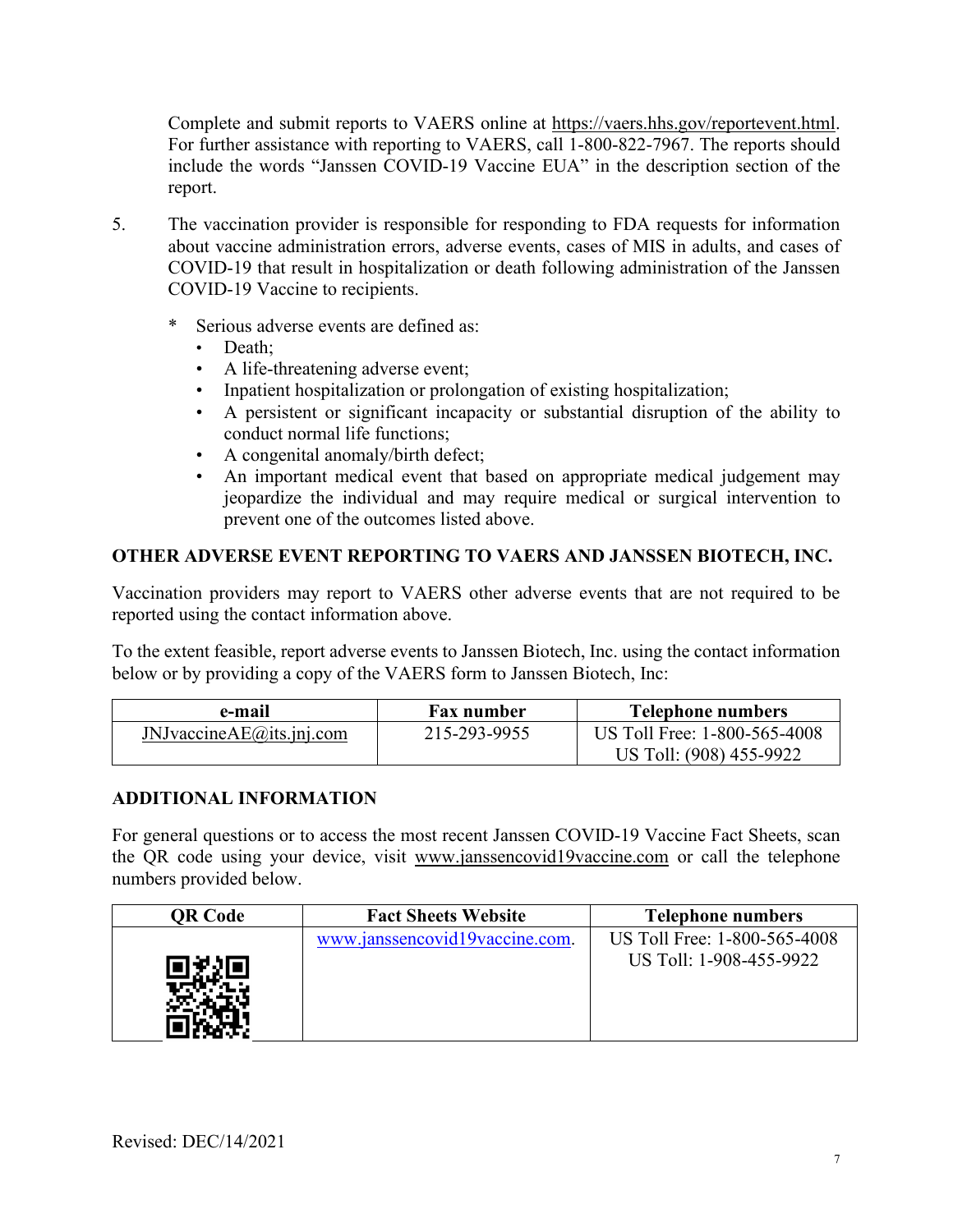## **AVAILABLE ALTERNATIVES**

Comirnaty (COVID-19 Vaccine, mRNA) is an FDA-approved vaccine to prevent COVID-19 caused by SARS-CoV-2. There may be clinical trials or availability under EUA of other COVID-19 vaccines.

## **FEDERAL COVID-19 VACCINATION PROGRAM**

This vaccine is being made available for emergency use exclusively through the CDC COVID-19 Vaccination Program (the Vaccination Program). Healthcare providers must enroll as providers in the Vaccination Program and comply with the provider requirements. Vaccination providers may not charge any fee for the vaccine and may not charge the vaccine recipient any out-of-pocket charge for administration. However, vaccination providers may seek appropriate reimbursement from a program or plan that covers COVID-19 vaccine administration fees for the vaccine recipient (private insurance, Medicare, Medicaid, HRSA COVID-19 Uninsured Program for non-insured recipients). For information regarding provider requirements and enrollment in the CDC COVID-19 Vaccination Program, see *[https://www.cdc.gov/vaccines/covid-19/provider](https://www.cdc.gov/vaccines/covid-19/provider-enrollment.html)[enrollment.html](https://www.cdc.gov/vaccines/covid-19/provider-enrollment.html)*.

Individuals becoming aware of any potential violations of the CDC COVID-19 Vaccination Program requirements are encouraged to report them to the Office of the Inspector General, U.S. Department of Health and Human Services, at 1-800-HHS-TIPS or TIPS.HHS.GOV.

#### **AUTHORITY FOR ISSUANCE OF THE EUA**

The Secretary of the Department of Health and Human Services (HHS) declared a public health emergency that justifies the emergency use of drugs and biological products during the COVID-19 pandemic. In response, FDA has issued an EUA for the unapproved product, Janssen COVID-19 Vaccine, for active immunization to prevent COVID-19 in individuals 18 years of age and older.

FDA issued this EUA, based on Janssen Biotech, Inc.'s request and submitted data.

Although limited scientific information is available, based on the totality of the scientific evidence available to date, it is reasonable to believe that the Janssen COVID-19 Vaccine may be effective for the prevention of COVID-19 in individuals as specified in the Full EUA Prescribing Information.

This EUA for the Janssen COVID-19 Vaccine will end when the Secretary of HHS determines that the circumstances justifying the EUA no longer exist or when there is a change in the approval status of the product such that an EUA is no longer needed.

For additional information about Emergency Use Authorization visit FDA at: [https://www.fda.gov/emergency-preparedness-and-response/mcm-legal-regulatory-and-policy](https://www.fda.gov/emergency-preparedness-and-response/mcm-legal-regulatory-and-policy-framework/emergency-use-authorization)[framework/emergency-use-authorization.](https://www.fda.gov/emergency-preparedness-and-response/mcm-legal-regulatory-and-policy-framework/emergency-use-authorization)

## **THE COUNTERMEASURES INJURY COMPENSATION PROGRAM**

The Countermeasures Injury Compensation Program (CICP) is a federal program that has been created to help pay for related costs of medical care and other specific expenses to compensate people injured after use of certain medical countermeasures. Medical countermeasures are specific

Revised: DEC/14/2021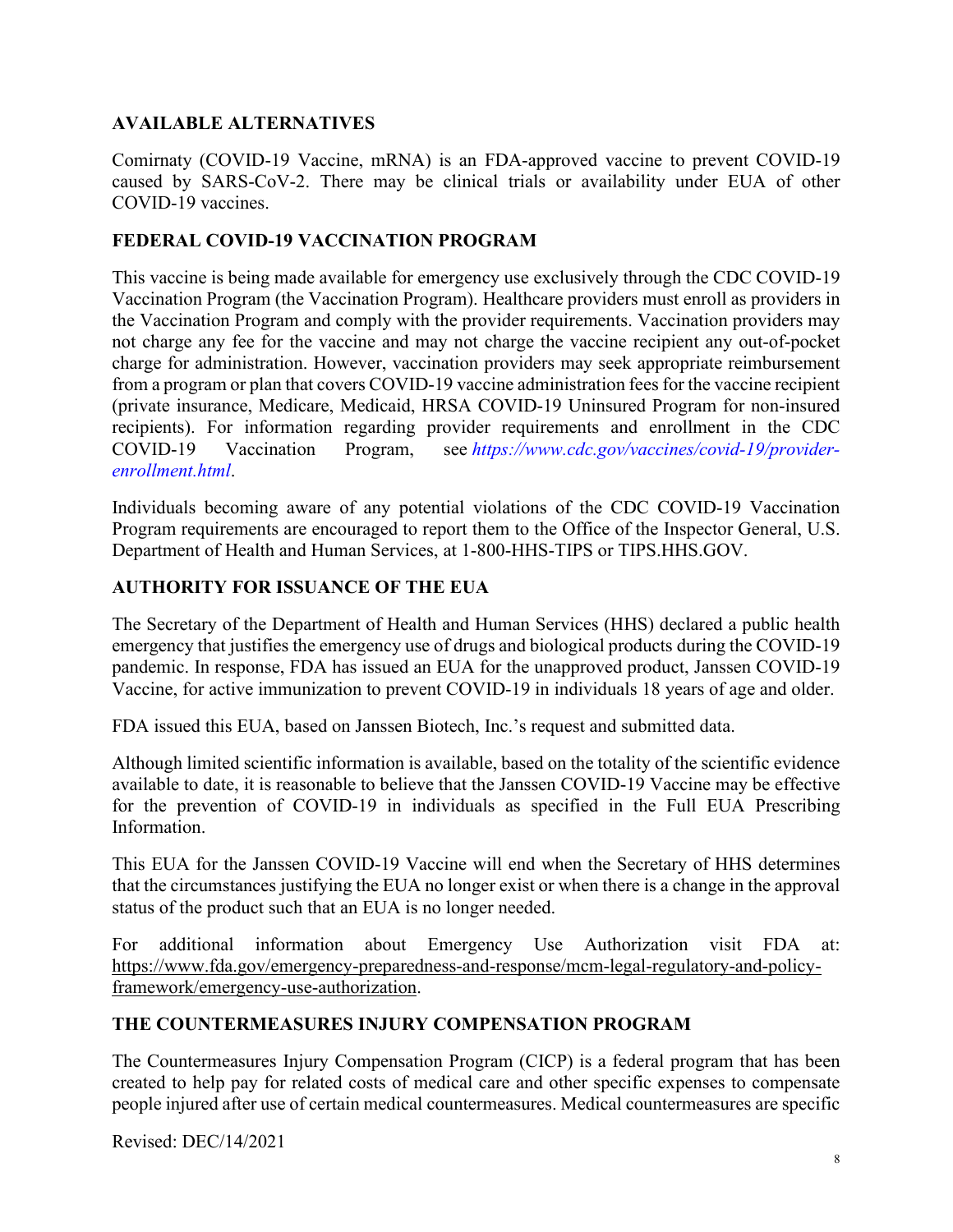vaccines, medications, devices, or other items used to prevent, diagnose, or treat the public during a public health emergency or a security threat. For more information about CICP, visit [www.hrsa.gov/cicp,](http://www.hrsa.gov/cicp) email [cicp@hrsa.gov,](mailto:cicp@hrsa.gov) or call: 1-855-266-2427.

Manufactured by: Janssen Biotech, Inc. a Janssen Pharmaceutical Company of Johnson & Johnson Horsham, PA 19044, USA

JANSSEN Schwarmaceurical COMPANIES OF

## END SHORT VERSION FACT SHEET Long Version (Full EUA Prescribing Information) Begins On Next Page

Revised: DEC/14/2021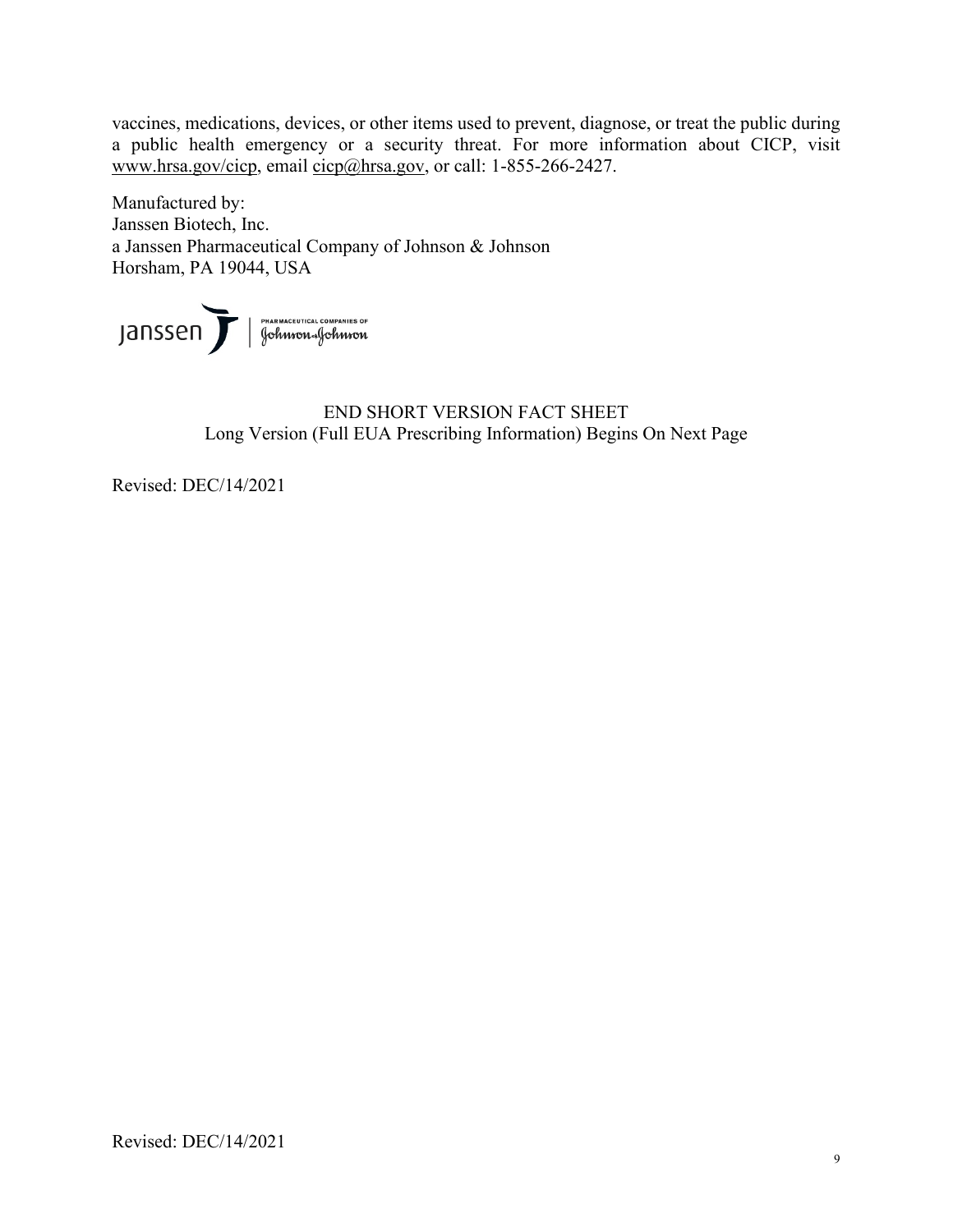## **FULL EMERGENCY USE AUTHORIZATION (EUA) PRESCRIBING INFORMATION JANSSEN COVID-19 VACCINE**

#### **FULL EMERGENCY USE AUTHORIZATION (EUA) PRESCRIBING INFORMATION: CONTENTS\***

## **[1](#page-10-0) [AUTHORIZED USE](#page-10-0)**

- **2 [DOSAGE AND ADMINISTRATION](#page-10-1)**
- 2.1 [Preparation for Administration](#page-10-2)<br>2.2 Administration
- 2.2 [Administration](#page-10-3)<br>2.3 Dosing and Sch
- [Dosing and Schedule](#page-10-4)
- **3 [DOSAGE FORMS AND STRENGTHS](#page-11-0)**

# **[4](#page-11-1) [CONTRAINDICATIONS](#page-11-1)**

- [Severe Allergic Reactions](#page-11-2)
- 4.2 [Thrombosis with Thrombocytopenia](#page-11-3)

## **[5](#page-11-4) [WARNINGS AND PRECAUTIONS](#page-11-4)**<br>5.1 **Management of Acute Allergic**

- [Management of Acute Allergic Reactions](#page-11-5)
	- 5.2 [Thrombosis with Thrombocytopenia Syndrome \(TTS\)](#page-11-6)
	- 5.3 [Guillain-Barré Syndrome](#page-12-0)<br>5.4 Syncope
	- 5.4 [Syncope](#page-12-1)<br>5.5 Altered I
- 5.5 [Altered Immunocompetence](#page-13-0)
- 5.6 [Limitations of Vaccine Effectiveness](#page-13-1)
- **[6](#page-13-2) [OVERALL SAFETY SUMMARY](#page-13-2)**
- 6.1 [Clinical Trials Experience](#page-13-3)
	- 6.2 [Post Authorization Experience](#page-20-0)
- **8 [REQUIREMENTS AND INSTRUCTIONS FOR](#page-21-0)  [REPORTING ADVERSE EVENTS AND VACCINE](#page-21-0)  [ADMINISTRATION ERRORS](#page-21-0)**

#### **[10](#page-22-0) [DRUG INTERACTIONS](#page-22-0)**

- **[11](#page-23-0) [USE IN SPECIFIC POPULATIONS](#page-23-0)**
	- 11.1 [Pregnancy](#page-23-1)<br>11.2 Lactation
	- [Lactation](#page-23-2)
	- 11.3 [Pediatric Use](#page-23-3)
	- 11.4 [Geriatric Use](#page-23-4)
- **[13](#page-24-0) [DESCRIPTION](#page-24-0)**
- **[14](#page-24-1) [CLINICAL PHARMACOLOGY](#page-24-1)** 14.1 [Mechanism of Action](#page-24-2)
- **18 [CLINICAL TRIAL RESULTS AND SUPPORTING](#page-24-3)  [DATA FOR EUA](#page-24-3)**
	- 18.1 [Efficacy of Primary Vaccination](#page-24-4)
	- 18.2 [Immunogenicity of a Booster Dose following Primary](#page-28-0)  [Vaccination with Janssen COVID-19 Vaccine](#page-28-0)
	- 18.3 [Immunogenicity of a Booster Dose Following Primary](#page-29-0)  [Vaccination with Another Authorized or Approved](#page-29-0)  [COVID-19 Vaccine](#page-29-0)
- **[19](#page-30-0) [HOW SUPPLIED/STORAGE AND HANDLING](#page-30-0)**
- **20 [PATIENT COUNSELING INFORMATION](#page-30-1)**
- **[21](#page-31-0) [CONTACT INFORMATION](#page-31-0)**

\*Sections or subsections omitted from the full prescribing information are not listed.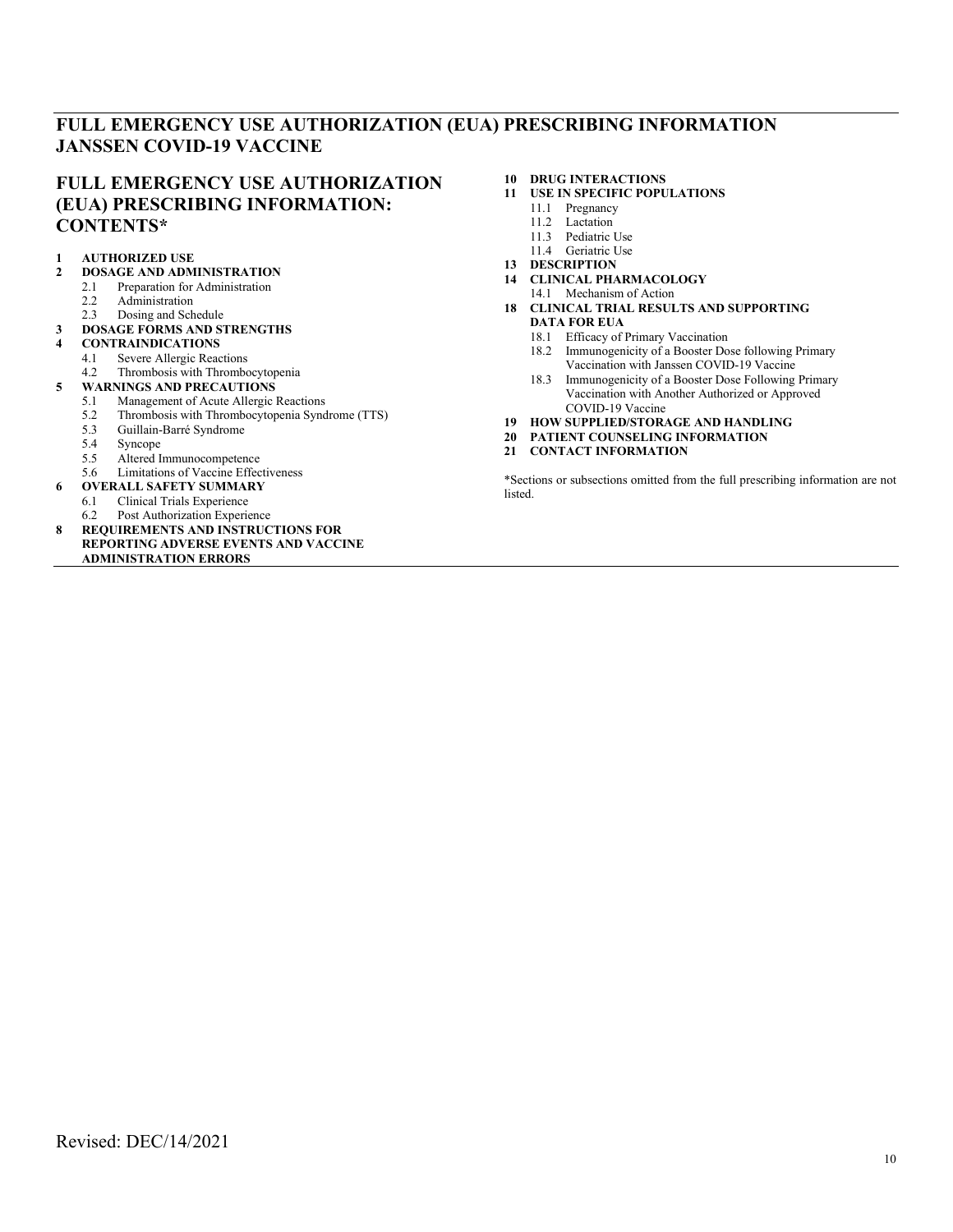## **FULL EMERGENCY USE AUTHORIZATION (EUA) PRESCRIBING INFORMATION**

## <span id="page-10-0"></span>**1 AUTHORIZED USE**

Janssen COVID-19 vaccine is authorized for use under an Emergency Use Authorization (EUA) for active immunization to prevent coronavirus disease 2019 (COVID-19) caused by severe acute respiratory syndrome coronavirus 2 (SARS-CoV-2) in individuals 18 years of age and older.

## <span id="page-10-1"></span>**2 DOSAGE AND ADMINISTRATION**

For intramuscular injection only.

#### <span id="page-10-2"></span>**2.1 Preparation for Administration**

- The Janssen COVID-19 Vaccine is a colorless to slightly yellow, clear to very opalescent suspension. Visually inspect the Janssen COVID-19 Vaccine vials for particulate matter and discoloration prior to administration. If either of these conditions exists, do not administer the vaccine.
- Before withdrawing each dose of vaccine, carefully mix the contents of the multi-dose vial by swirling gently in an upright position for 10 seconds. **Do not shake**.
- Each dose is 0.5 mL. Each vial contains five doses. Do not pool excess vaccine from multiple vials.
- The Janssen COVID-19 Vaccine does not contain a preservative. Record the date and time of first use on the Janssen COVID-19 Vaccine vial label. After the first dose has been withdrawn, hold the vial between 2° to 8°C (36° to 46°F) for up to 6 hours or at room temperature (maximally 25°C/77°F) for up to 2 hours. Discard if vaccine is not used within these times.

## <span id="page-10-3"></span>**2.2 Administration**

Visually inspect each dose in the dosing syringe prior to administration. The Janssen COVID-19 Vaccine is a colorless to slightly yellow, clear to very opalescent suspension. During the visual inspection,

- verify the final dosing volume of 0.5 mL.
- confirm there are no particulates and that no discoloration is observed.
- do not administer if vaccine is discolored or contains particulate matter.

Administer the Janssen COVID-19 Vaccine intramuscularly.

## <span id="page-10-4"></span>**2.3 Dosing and Schedule**

#### Primary Vaccination

The primary vaccination regimen for the Janssen COVID-19 Vaccine is a single-dose (0.5 mL) administered to individuals 18 years of age and older.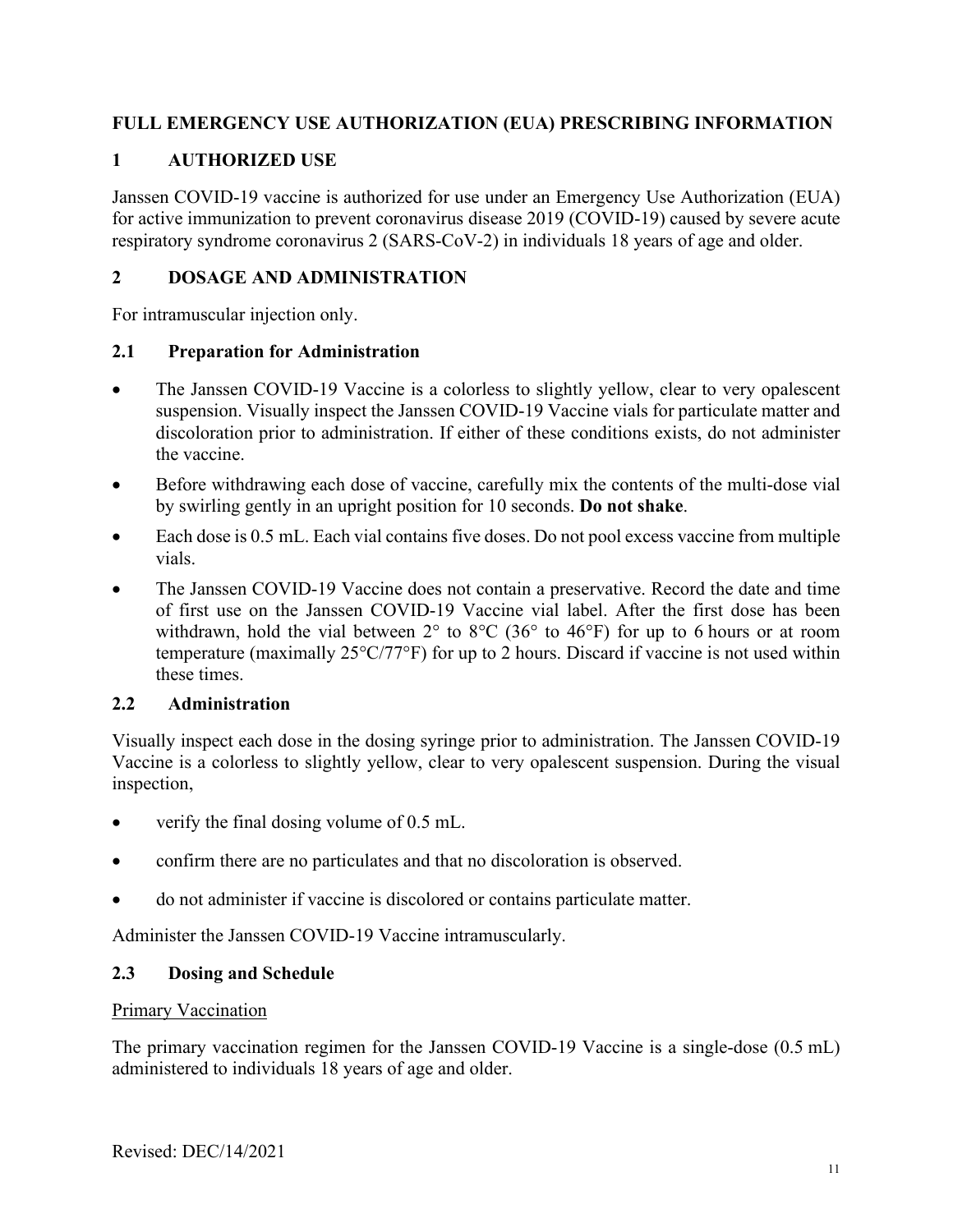## Booster Dose

A single Janssen COVID-19 Vaccine booster dose (0.5 mL) may be administered at least 2 months after primary vaccination with the Janssen COVID-19 Vaccine, to individuals 18 years of age and older.

A single booster dose of the Janssen COVID-19 Vaccine (0.5 mL) may be administered to individuals 18 years of age and older as a heterologous booster dose following completion of primary vaccination with another authorized or approved COVID-19 vaccine. The dosing interval for the heterologous booster dose is the same as that authorized for a booster dose of the vaccine used for primary vaccination.

## <span id="page-11-0"></span>**3 DOSAGE FORMS AND STRENGTHS**

Janssen COVID-19 Vaccine is a suspension for intramuscular injection. A single-dose is 0.5 mL.

## <span id="page-11-1"></span>**4 CONTRAINDICATIONS**

## <span id="page-11-2"></span>**4.1 Severe Allergic Reactions**

Do not administer the Janssen COVID-19 Vaccine to individuals with a known history of severe allergic reaction (e.g., anaphylaxis) to any component of the Janssen COVID-19 Vaccine *[see Description (13)]*.

## <span id="page-11-3"></span>**4.2 Thrombosis with Thrombocytopenia**

Do not administer the Janssen COVID-19 Vaccine to individuals with a history of thrombosis with thrombocytopenia following the Janssen COVID-19 Vaccine or any other adenovirusvectored COVID-19 vaccine (e.g., AstraZeneca's COVID-19 vaccine which is not authorized or approved in the United States) *[see Warnings and Precautions (5.2)]*.

## <span id="page-11-4"></span>**5 WARNINGS AND PRECAUTIONS**

## <span id="page-11-5"></span>**5.1 Management of Acute Allergic Reactions**

Appropriate medical treatment used to manage immediate allergic reactions must be immediately available in the event an acute anaphylactic reaction occurs following administration of the Janssen COVID-19 Vaccine.

Monitor Janssen COVID-19 Vaccine recipients for the occurrence of immediate adverse reactions according to the Centers for Disease Control and Prevention guidelines (*<https://www.cdc.gov/vaccines/covid-19/clinical-considerations/managing-anaphylaxis.html>*).

## <span id="page-11-6"></span>**5.2 Thrombosis with Thrombocytopenia Syndrome (TTS)**

Reports to the Vaccine Adverse Events Reporting System (VAERS), a passive surveillance system, provide evidence for an increased risk of thrombosis with thrombocytopenia syndrome (TTS) with onset of symptoms approximately one to two weeks after administration of the Janssen COVID-19 Vaccine. An analysis of VAERS reports of TTS following the receipt of the Janssen COVID-19 Vaccine used the following case definition: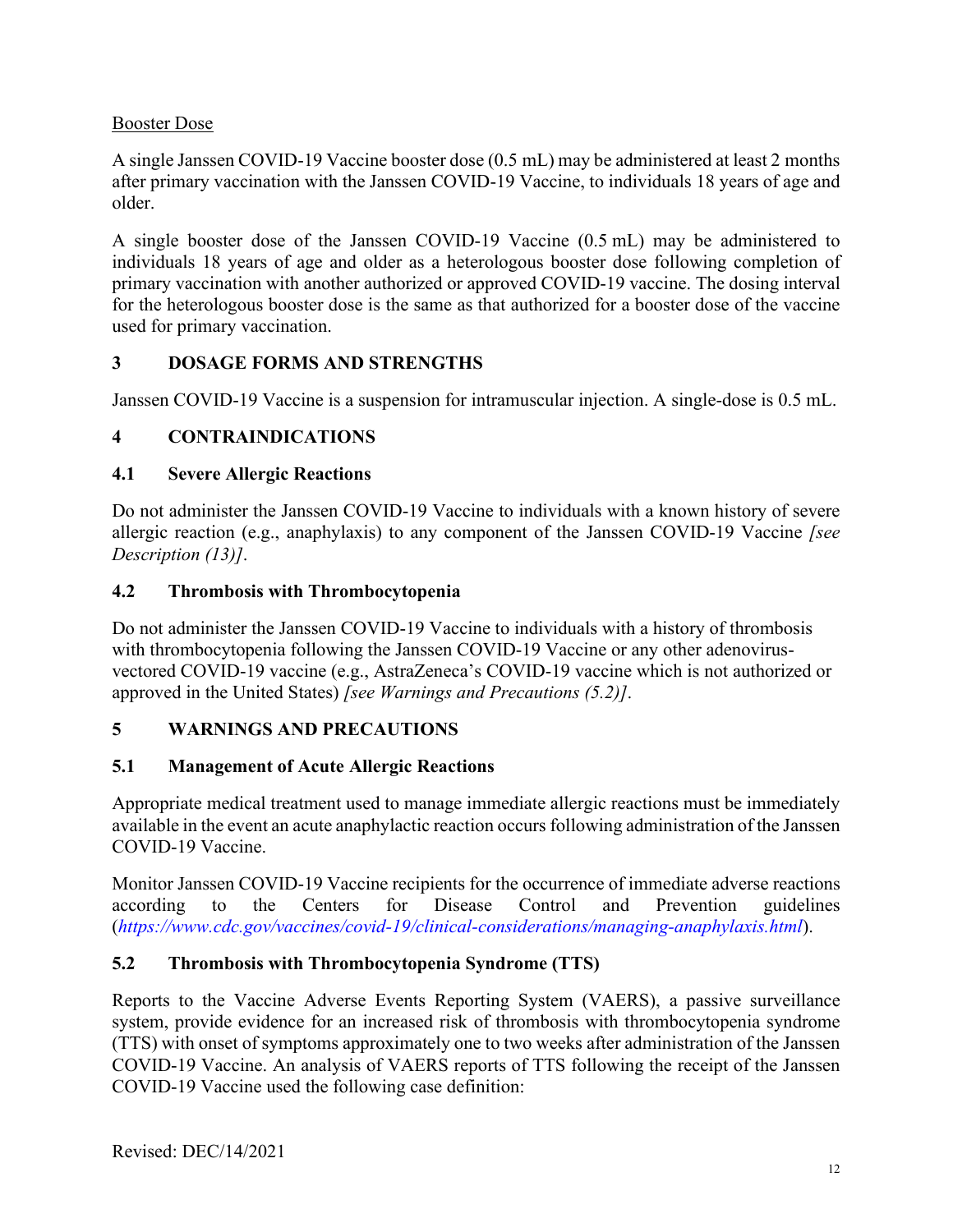• a thrombosis in an unusual location for a thrombus (i.e., cerebral vein, visceral artery or vein, extremity artery, central artery or vein) and new-onset thrombocytopenia (i.e., platelet count  $\langle 150000/\mu L \rangle$  occurring any time after vaccination;

or;

• new-onset thrombocytopenia (i.e., platelet count <150,000/μL), thrombosis in an extremity vein or pulmonary artery in the absence of thrombosis at an unusual location, and a positive anti-PF4 antibody ELISA test or functional HIT (heparin-induced thrombocytopenia) platelet test occurring any time after vaccination.

Cases of TTS following administration of the Janssen COVID-19 Vaccine have been reported in males and females, in a wide age range of individuals 18 years and older, with the highest reporting rate (approximately 1 case per 100,000 doses administered) in females ages 30-49 years; overall, approximately 15% of TTS cases have been fatal.

The clinical course of these events shares features with autoimmune heparin-induced thrombocytopenia. Specific risk factors for TTS following administration of the Janssen COVID-19 Vaccine and the level of potential excess risk due to vaccination are under investigation. Currently available evidence supports a causal relationship between TTS and the Janssen COVID-19 Vaccine.

Healthcare professionals should be alert to the signs and symptoms of TTS in individuals who receive the Janssen COVID-19 Vaccine. In individuals with suspected TTS following administration of the Janssen COVID-19 Vaccine, the use of heparin may be harmful and alternative treatments may be needed. Consultation with hematology specialists is strongly recommended.

The American Society of Hematology has published considerations relevant to the diagnosis and treatment of TTS following administration of the Janssen COVID-19 Vaccine (*<https://www.hematology.org/covid-19/vaccine-induced-immune-thrombotic-thrombocytopenia>*).

Recipients of Janssen COVID-19 Vaccine should be instructed to seek immediate medical attention if they develop shortness of breath, chest pain, leg swelling, persistent abdominal pain, neurological symptoms (including severe or persistent headaches or blurred vision), or petechiae beyond the site of vaccination.

## <span id="page-12-0"></span>**5.3 Guillain-Barré Syndrome**

Reports of adverse events following use of the Janssen COVID-19 Vaccine under emergency use authorization suggest an increased risk of Guillain-Barré syndrome during the 42 days following vaccination.

## <span id="page-12-1"></span>**5.4 Syncope**

Syncope (fainting) may occur in association with administration of injectable vaccines. Procedures should be in place to avoid injury from fainting.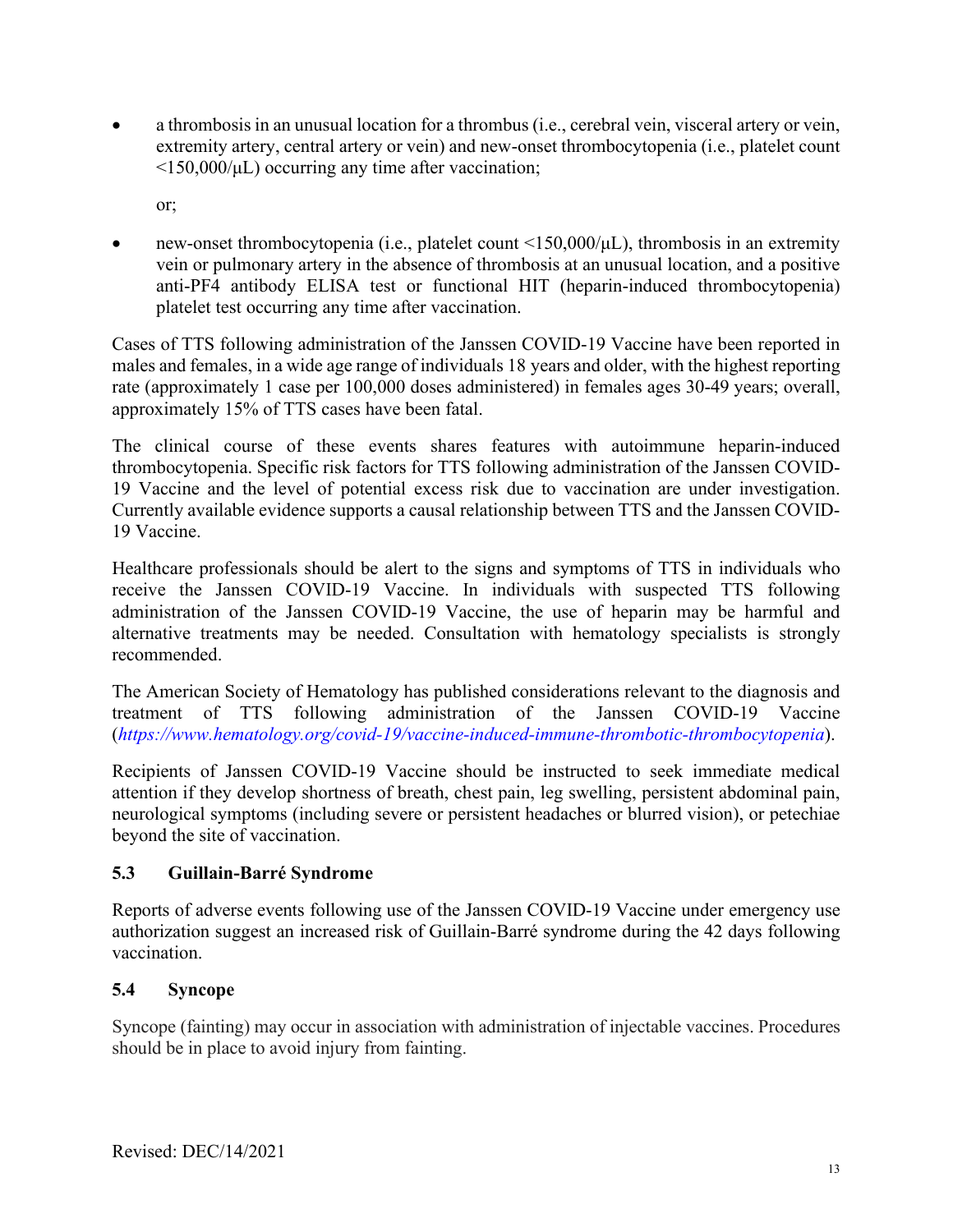### <span id="page-13-0"></span>**5.5 Altered Immunocompetence**

Immunocompromised persons, including individuals receiving immunosuppressant therapy, may have a diminished immune response to the Janssen COVID-19 Vaccine.

#### <span id="page-13-1"></span>**5.6 Limitations of Vaccine Effectiveness**

The Janssen COVID-19 Vaccine may not protect all vaccinated individuals.

#### <span id="page-13-2"></span>**6 OVERALL SAFETY SUMMARY**

**It is MANDATORY for vaccination providers to report to the Vaccine Adverse Event Reporting System (VAERS) all vaccine administration errors, all serious adverse events, cases of Multisystem Inflammatory Syndrome (MIS) in adults, and hospitalized or fatal cases of COVID-19 following vaccination with the Janssen COVID-19 Vaccine. To the extent feasible, provide a copy of the VAERS form to Janssen Biotech, Inc. Please see the REQUIREMENTS AND INSTRUCTIONS FOR REPORTING ADVERSE EVENTS AND VACCINE ADMINISTRATION ERRORS section for details on reporting to VAERS or Janssen Biotech, Inc.**

#### Adverse Reactions in Clinical Trials

In study COV3001, the most common local solicited adverse reaction ( $\geq 10\%$ ) reported was injection site pain (48.6%). The most common systemic adverse reactions ( $\geq$ 10%) were headache (38.9%), fatigue (38.2%), myalgia (33.2%), and nausea (14.2%) (see Tables 1 to 4).

Severe allergic reactions, including anaphylaxis, have been reported following administration of the Janssen COVID-19 vaccine.

#### Adverse Reactions Identified during Post Authorization Use

Anaphylaxis and other severe allergic reactions, thrombosis with thrombocytopenia, Guillain-Barré syndrome, and capillary leak syndrome have been reported following administration of the Janssen COVID-19 Vaccine during mass vaccination outside of clinical trials.

#### <span id="page-13-3"></span>**6.1 Clinical Trials Experience**

Because clinical trials are conducted under widely varying conditions, adverse reaction rates observed in the clinical trials of a drug cannot be directly compared to rates in the clinical trials of another drug and may not reflect the rates observed in practice.

#### Safety Primary vaccination

The safety of the Janssen COVID-19 Vaccine has been assessed in an ongoing Phase 3 Study, COV3001 (NCT04505722) (Study 1). A total of 43,783 individuals were enrolled in this study, of whom 21,895 adults aged 18 years and older received the Janssen COVID-19 Vaccine [Full Analysis Set (FAS)]. This study is being conducted in the United States (n=19,302), Brazil (n=7,278), South Africa (n=6,576), Colombia (n=4,248), Argentina (n=2,996), Peru (n=1,771), Chile (n=1,133), Mexico (n=479). In this study,  $45.0\%$  were female,  $54.9\%$  were male,  $58.7\%$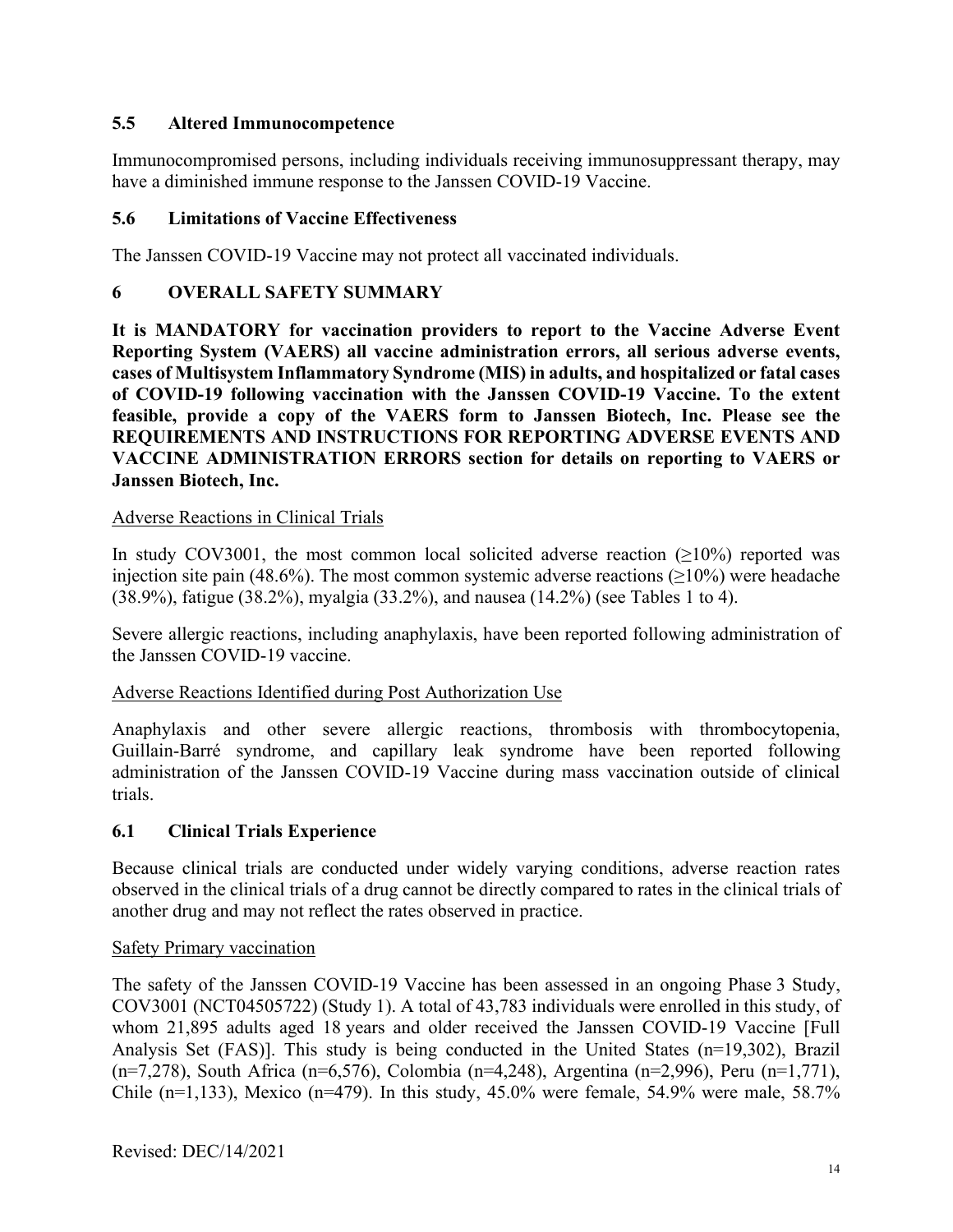were White, 19.4% were Black or African American, 45.3% were Hispanic or Latino, 3.3% were Asian, 9.5% were American Indian/Alaska Native and 0.2% were Native Hawaiian or other Pacific Islander, 5.6% were from multiple racial groups and 1.4% were unknown races (see Table 5). The median age of individuals was 52.0 years (range: 18-100). There were 4,217 (9.6%) individuals who were SARS-CoV-2 seropositive at baseline and who were included in the study. In the United States, 838 of 19,302 (4.3%) individuals were SARS-CoV-2 seropositive. Demographic characteristics were similar among individuals who received the Janssen COVID-19 Vaccine and those who received saline placebo.

The safety subset includes 6,736 individuals (3,356 from the Janssen COVID-19 Vaccine group, 3,380 from the placebo group). The demographic profile in the safety subset was similar in terms of age and gender compared to the FAS. A larger percentage of individuals in the safety subset were White (83.4%) compared to the FAS (58.7%). Geographically, the safety subset was limited to individuals from the United States (51.4%), Brazil (38.5%) and South Africa (10.2%). Fewer individuals in the safety subset compared to the FAS were SARS-CoV-2 seropositive at baseline, 4.5% vs. 9.6%, and had at least one comorbidity 34.1% vs 40.8%.

Safety monitoring in the clinical study consisted of monitoring for: (1) solicited local and systemic reactions occurring in the 7 days following vaccination in a subset of individuals (safety subset), (2) unsolicited adverse events (AEs) occurring in the 28 days following vaccination in the safety subset, (3) medically-attended AEs (MAAEs) occurring in the 6 months following vaccination in the entire study population (FAS), (4) serious AEs (SAEs) and AEs leading to study discontinuation for the duration of the study in the entire study population.

#### *Solicited adverse reactions*

Shown below are the frequencies of solicited local adverse reactions (Tables 1 and 2) and systemic adverse reactions (Tables 3 and 4) reported in adults by age group in the 7 days following vaccination in Study 1.

| vaccination - individuais to to 59 years of Age |                                              |                             |
|-------------------------------------------------|----------------------------------------------|-----------------------------|
|                                                 | <b>Janssen COVID-19 Vaccine</b><br>$N=2,036$ | <b>Placebo</b><br>$N=2,049$ |
| <b>Adverse Reactions</b>                        | $n\binom{0}{0}$                              | $n\binom{0}{0}$             |
| <b>Injection Site Pain</b>                      |                                              |                             |
| Any                                             | 1,193(58.6)                                  | 357(17.4)                   |
| Grade $3^a$                                     | 8(0.4)                                       | $\theta$                    |
| <b>Injection Site Erythema</b>                  |                                              |                             |
| Any $(25 \text{ mm})$                           | 184(9.0)                                     | 89 (4.3)                    |
| Grade $3b$                                      | 6(0.3)                                       | 2(0.1)                      |
| <b>Injection Site Swelling</b>                  |                                              |                             |
| Any $(25 \text{ mm})$                           | 142(7.0)                                     | 32(1.6)                     |
| Grade $3b$                                      | 5(0.2)                                       | 2(0.1)                      |

| Table 1: | Study 1: Solicited Local Adverse Reactions Reported in the 7 Days Following Primary |
|----------|-------------------------------------------------------------------------------------|
|          | Vaccination - Individuals 18 to 59 Years of Age                                     |

<sup>a</sup> Grade 3 injection site pain: Defined as incapacitating symptoms; inability to do work, school, or usual activities; use of narcotic pain reliever.

 $<sup>b</sup>$  Grade 3 injection site swelling and erythema: Defined as >100 mm.</sup>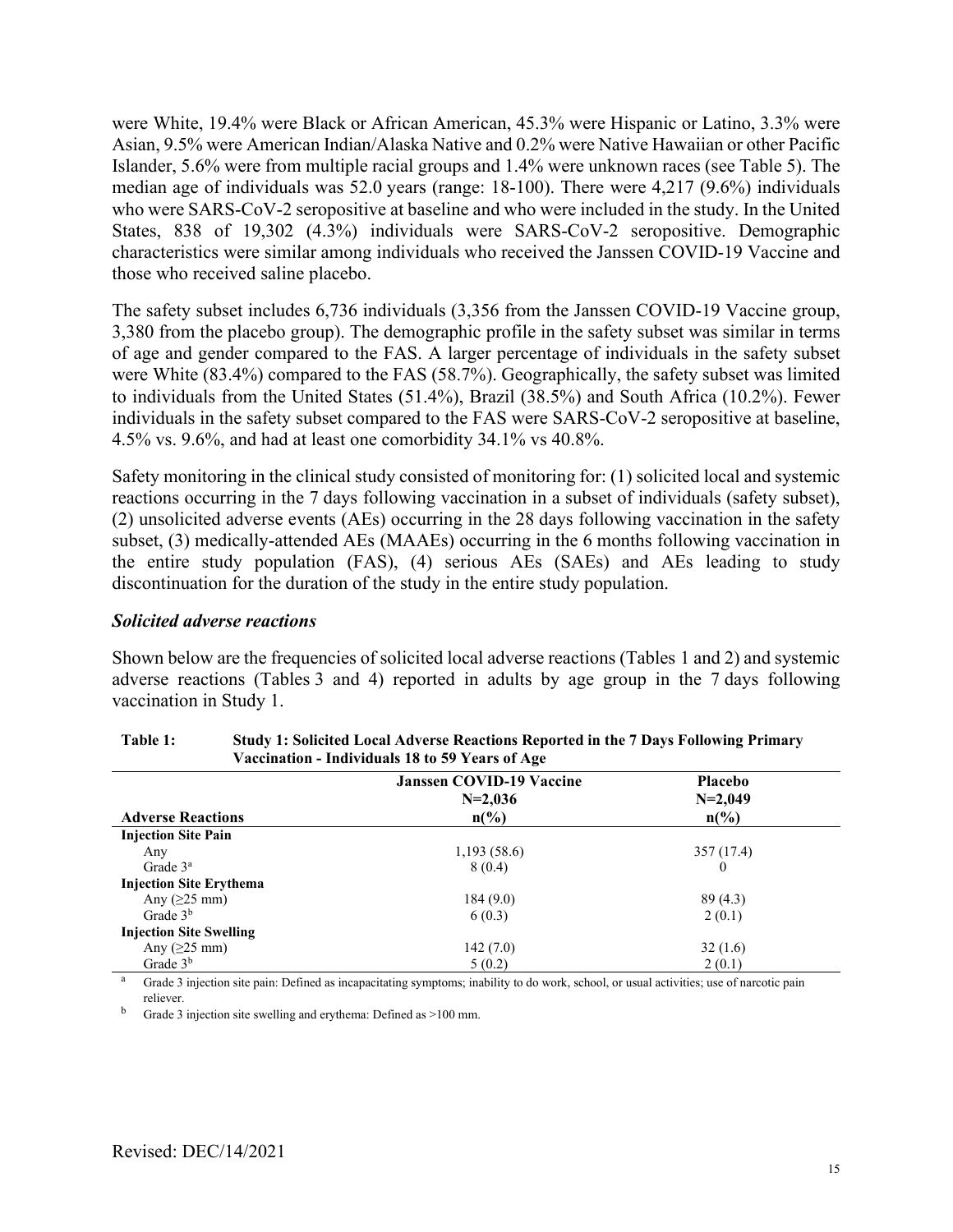| <b>Adverse Reactions</b>       | <b>Janssen COVID-19 Vaccine</b><br>$N=1,320$<br>$n\binom{0}{0}$ | <b>Placebo</b><br>$N=1,331$<br>$n\binom{0}{0}$ |
|--------------------------------|-----------------------------------------------------------------|------------------------------------------------|
| <b>Injection Site Pain</b>     |                                                                 |                                                |
|                                |                                                                 |                                                |
| Any                            | 439 (33.3)                                                      | 207(15.6)                                      |
| Grade $3a$                     | 3(0.2)                                                          | 2(0.2)                                         |
| <b>Injection Site Erythema</b> |                                                                 |                                                |
| Any $(25 \text{ mm})$          | 61 (4.6)                                                        | 42(3.2)                                        |
| Grade $3b$                     | 1(0.1)                                                          | $\theta$                                       |
| <b>Injection Site Swelling</b> |                                                                 |                                                |
| Any $(25 \text{ mm})$          | 36(2.7)                                                         | 21(1.6)                                        |
| Grade $3b$                     | 2(0.2)                                                          | $\theta$                                       |

#### **Table 2: Study 1: Solicited Local Adverse Reactions Reported in the 7 Days Following Primary Vaccination - Individuals 60 Years of Age and Older**

<sup>a</sup> Grade 3 injection site pain: Defined as incapacitating symptoms; inability to do work, school, or usual activities; use of narcotic pain reliever.

<sup>b</sup> Grade 3 injection site swelling and erythema: Defined as >100 mm.

#### **Table 3: Study 1: Solicited Systemic Adverse Reactions Reported in the 7 Days Following Primary Vaccination - Individuals 18 to 59 Years of Age**

| <b>Adverse Reactions</b>              | <b>Janssen COVID-19 Vaccine</b> | Placebo                    |
|---------------------------------------|---------------------------------|----------------------------|
|                                       | $N=2,036$                       | $N=2,049$                  |
|                                       | $n\binom{0}{0}$                 | $n\binom{0}{0}$            |
| Headache                              |                                 |                            |
| Any                                   | 905 (44.4)                      | 508 (24.8)                 |
| Grade $3a$                            | 18(0.9)                         | 5(0.2)                     |
| Fatigue                               |                                 |                            |
| Any                                   | 891 (43.8)                      | 451(22.0)                  |
| Grade $3b$                            | 25(1.2)                         | 4(0.2)                     |
| <b>Myalgia</b>                        |                                 |                            |
| Any                                   | 796 (39.1)                      | 248(12.1)                  |
| Grade 3 <sup>b</sup>                  | 29(1.4)                         | $1 \left( \le 0.1 \right)$ |
| <b>Nausea</b>                         |                                 |                            |
| Any                                   | 315(15.5)                       | 183(8.9)                   |
| Grade $3b$                            | 3(0.1)                          | 3(0.1)                     |
| Fever <sup>c</sup>                    |                                 |                            |
| Any                                   | 261(12.8)                       | 14(0.7)                    |
| Grade 3                               | 7(0.3)                          | $\Omega$                   |
| Use of antipyretic or pain medication | 538 (26.4)                      | 123(6.0)                   |

<sup>a</sup> Grade 3 headache: Defined as incapacitating symptoms; requires bed rest and/or results in loss of work, school, or cancellation of social activities; use of narcotic pain reliever.

<sup>b</sup> Grade 3 fatigue, myalgia, nausea: Defined as incapacitating symptoms; requires bed rest and/or results in loss of work, school, or cancellation of social activities; use of narcotic pain reliever.

<sup>c</sup> Fever of any grade: Defined as body temperature ≥38°C/100.4°F. Grade 3 fever: Defined as 39.0°C - 40.0°C (102.1°F - 104.0°F).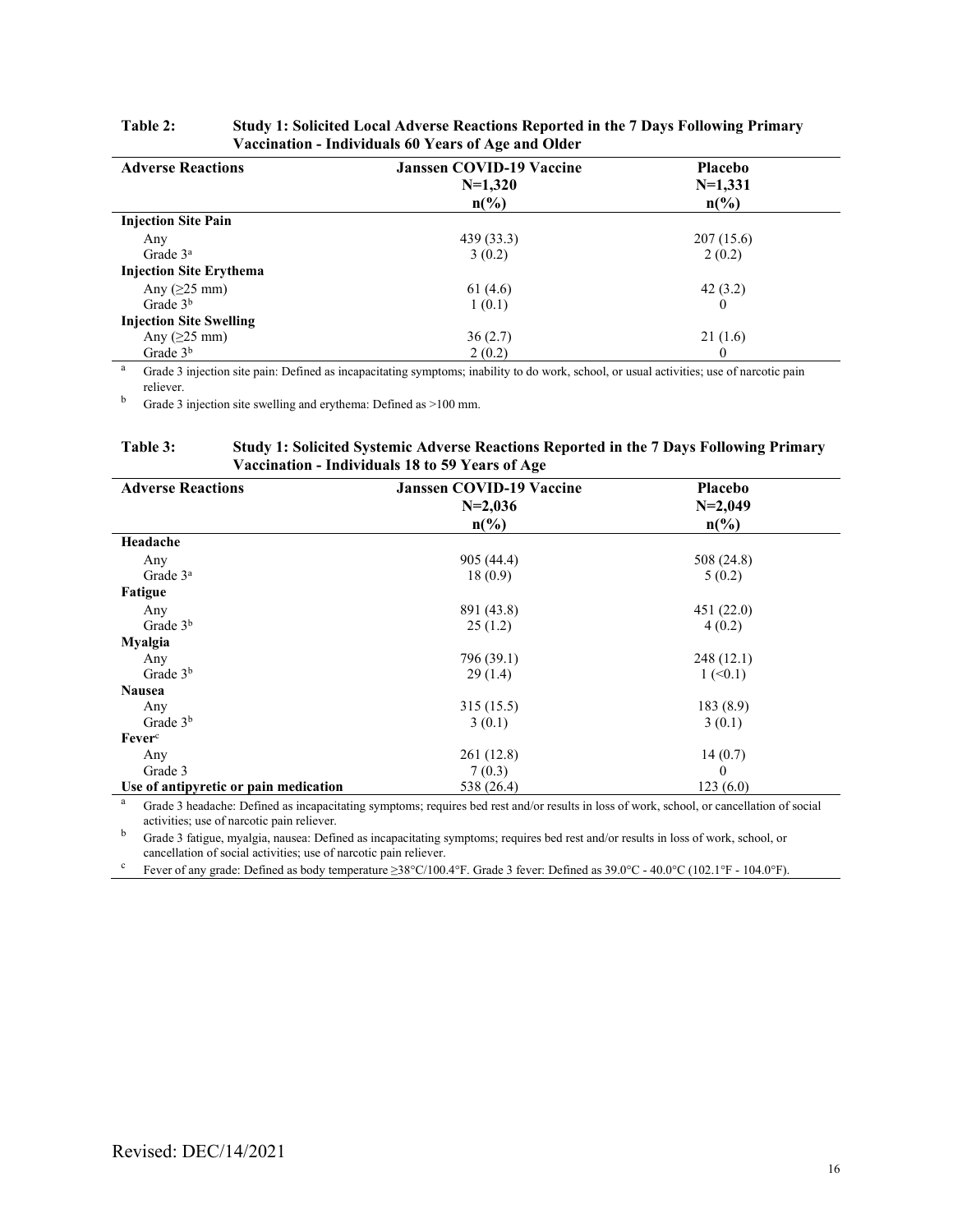| <b>Adverse Reactions</b>              | <b>Janssen COVID-19 Vaccine</b> | <b>Placebo</b>  |
|---------------------------------------|---------------------------------|-----------------|
|                                       | $N=1,320$                       | $N=1,331$       |
|                                       | $n\binom{0}{0}$                 | $n\binom{0}{0}$ |
| Headache                              |                                 |                 |
| Any                                   | 401(30.4)                       | 294(22.1)       |
| Grade $3a$                            | 5(0.4)                          | 4(0.3)          |
| Fatigue                               |                                 |                 |
| Any                                   | 392 (29.7)                      | 277(20.8)       |
| Grade $3b$                            | 10(0.8)                         | 5(0.4)          |
| <b>Myalgia</b>                        |                                 |                 |
| Any                                   | 317(24.0)                       | 182(13.7)       |
| Grade $3b$                            | 3(0.2)                          | 5(0.4)          |
| <b>Nausea</b>                         |                                 |                 |
| Any                                   | 162(12.3)                       | 144(10.8)       |
| Grade $3b$                            | 3(0.2)                          | 3(0.2)          |
| Fever <sup>c</sup>                    |                                 |                 |
| Any                                   | 41 $(3.1)$                      | 6(0.5)          |
| Grade 3                               | 1(0.1)                          | $\theta$        |
| Use of antipyretic or pain medication | 130(9.8)                        | 68(5.1)         |

| <b>Table 4:</b> | Study 1: Solicited Systemic Adverse Reactions Reported in the 7 Days Following Primary |
|-----------------|----------------------------------------------------------------------------------------|
|                 | Vaccination - Individuals 60 Years of Age and Older                                    |

<sup>a</sup> Grade 3 headache: Defined as incapacitating symptoms; requires bed rest and/or results in loss of work, school, or cancellation of social activities; use of narcotic pain reliever

<sup>b</sup> Grade 3 fatigue, myalgia, nausea: Defined as incapacitating symptoms; requires bed rest and/or results in loss of work, school, or cancellation of social activities; use of narcotic pain reliever.

<sup>c</sup> Fever of any grade: Defined as body temperature  $\geq 38^{\circ}$ C/100.4°F. Grade 3 fever: Defined as 39.0°C - 40.0°C (102.1°F - 104.0°F).

Solicited local and systemic adverse reactions reported following administration of the Janssen COVID-19 Vaccine had a median duration of 1 to 2 days.

#### *Unsolicited adverse events*

Individuals within the safety subset in Study 1 ( $N=6,736$ ) were monitored for unsolicited adverse events (AEs) for 28 days following vaccination with 99.9% ( $N = 6,730$ ) of individuals completing the full 28 days of follow-up. The proportion of individuals who reported one or more unsolicited AEs was similar among those in the Janssen COVID-19 Vaccine group (13.1%) and those in the placebo group (12.0%).

#### **Serious Adverse Events (SAEs) and other events of interest**

In Study 1, up to a cut-off date of January 22, 2021, 54.6% of individuals had follow-up duration of 8 weeks. The median follow-up duration for all individuals was 58 days. SAEs, excluding those related to confirmed COVID-19, were reported by  $0.4\%$  (n=83) of individuals who received the Janssen COVID-19 Vaccine ( $N = 21,895$ ) and 0.4% (n=96) of individuals who received placebo  $(N= 21,888)$ .

Additional adverse events of interest, including but not limited to allergic, neurologic, inflammatory, vascular, and autoimmune disorders, were analyzed among all adverse events collected through protocol-specified safety monitoring procedures as well as unsolicited reporting.

Urticaria (all non-serious) was reported in five vaccinated individuals and 1 individual who received placebo in the 7 days following vaccination. In addition, an SAE of hypersensitivity, not classified as anaphylaxis, was reported in 1 vaccinated individual with urticaria beginning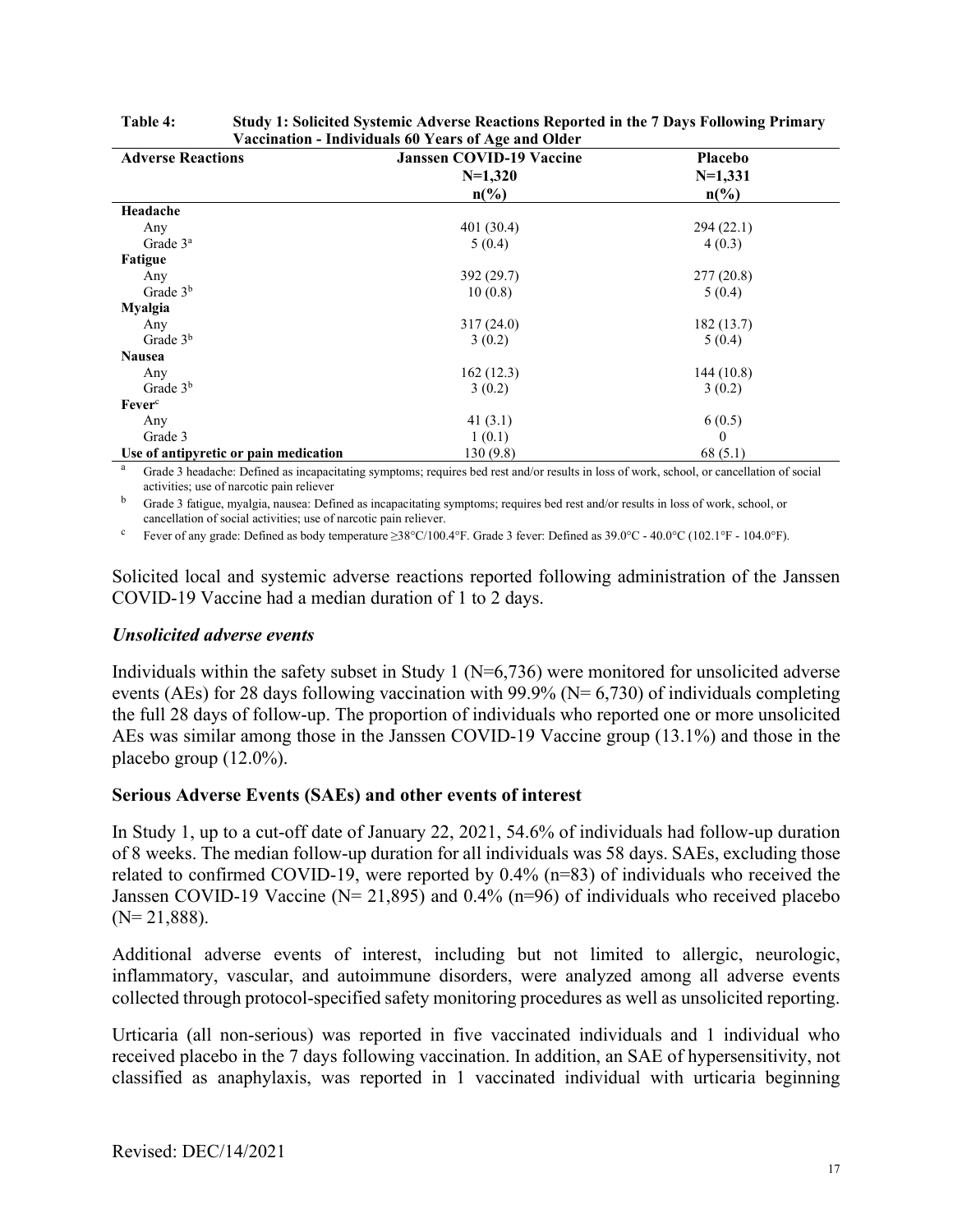two days following vaccination and angioedema of the lips with no respiratory distress beginning four days following vaccination. The event was likely related to the vaccine.

An SAE of severe pain in the injected arm, not responsive to analgesics, with immediate onset at time of vaccination, and that was ongoing 74 days following vaccination was reported in an individual who received the Janssen COVID-19 Vaccine. An SAE of severe generalized weakness, fever, and headache, with onset on the day following vaccination and resolution three days following vaccination was reported in an individual who received the Janssen COVID-19 Vaccine. Both SAEs are likely related to the vaccine.

Numerical imbalances, with more events in vaccine than placebo recipients, were observed for the following serious and other adverse events of interest in individuals receiving the vaccine or placebo, respectively:

- Thromboembolic events:
	- Deep vein thrombosis: 6 events (2 serious; 5 within 28 days of vaccination) vs. 2 events (1 serious; 2 within 28 days of vaccination).
	- Pulmonary embolism: 4 events (3 serious; 2 within 28 days of vaccination) vs. 1 event (serious and within 28 days of vaccination).
	- Transverse sinus thrombosis with thrombocytopenia: 1 event (serious, with onset of symptoms 8 days post- vaccination) vs. 0.
- Seizures: 4 events (1 serious; 4 within 28 days of vaccination) vs. 1 event (0 serious and 0 within 28 days following vaccination).
- Tinnitus: 6 events (0 serious; 6 within 28 days of vaccination, including 3 within 2 days of vaccination) vs. 0.

For these events, a causal relationship with the Janssen COVID-19 vaccine could not be determined based on Study 1. The assessment of causality was confounded by the presence of underlying medical conditions that may have predisposed individuals to these events. However, post-authorization experience supports a causal relationship with Janssen COVID-19 Vaccine for the event of transverse sinus thrombosis with thrombocytopenia *[see Warnings and Precautions (5.2) and Overall Safety Summary (6.2)]*.

There were no additional notable patterns or numerical imbalances between treatment groups for specific categories of serious adverse events (including neurologic, neuro-inflammatory, and cardiovascular events) that would suggest a causal relationship to the Janssen COVID-19 Vaccine.

## **Booster Dose Following Primary Vaccination with Janssen COVID-19 Vaccine**

Overall, in 5 clinical studies conducted in Belgium, Brazil, Colombia, France, Germany, Japan, Netherlands, Philippines, South Africa, Spain, United Kingdom and United States, approximately 9,000 participants have received 2 doses of the Janssen COVID-19 Vaccine, administered at least 2 months apart and approximately 2,700 participants had at least 2 months of safety follow-up after the booster dose.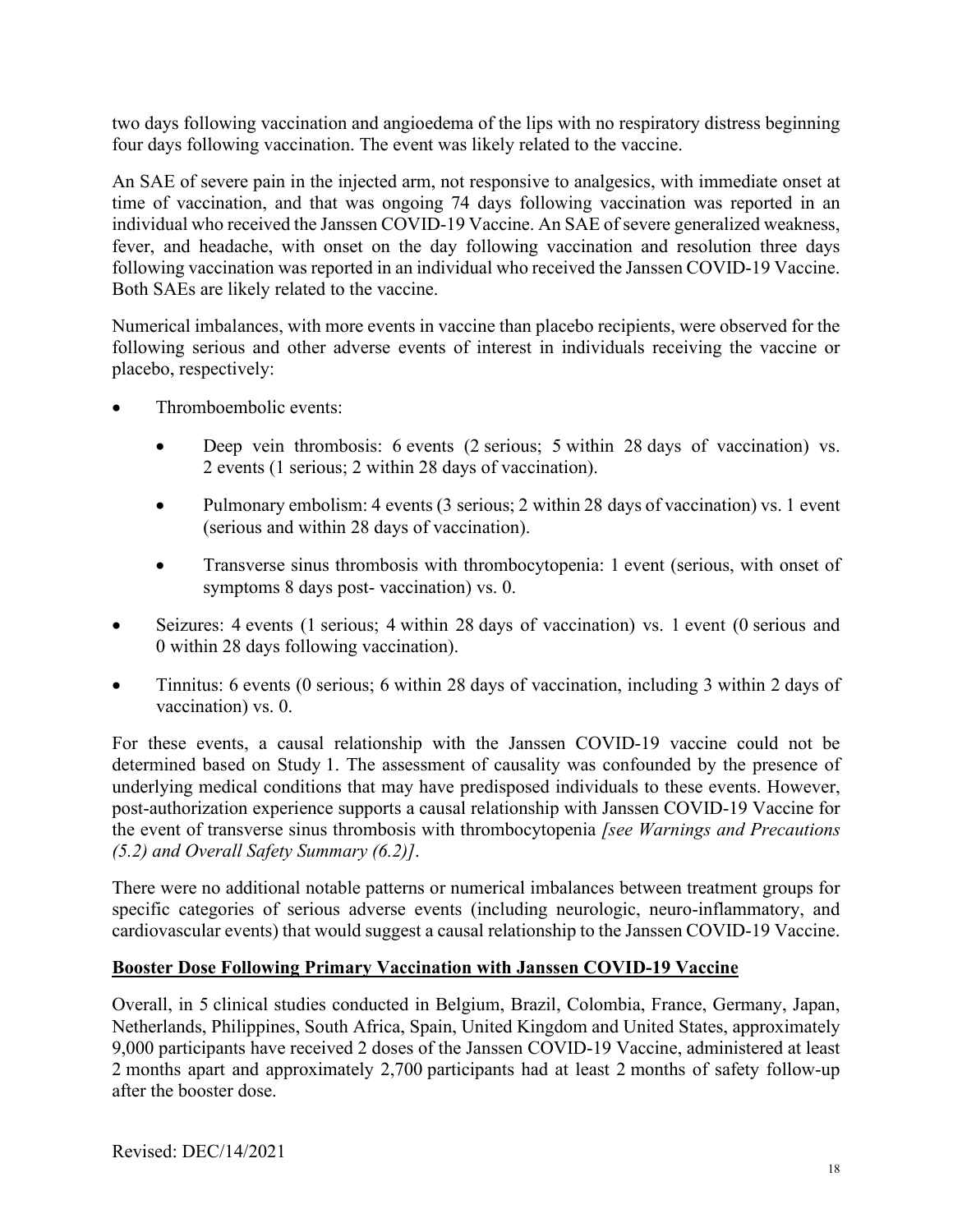A randomized, double-blind, placebo-controlled Phase 2 study, COV2001 (NCT04535453) (Study 2), evaluated the frequency and severity of local and systemic adverse reactions within 7 days of administration of a booster dose of the Janssen COVID-19 Vaccine administered approximately 2 months after the primary vaccination in healthy adults 18 through 55 years of age and adults 65 years and older in good or stable health. A total of 141 individuals received at least one dose of the vaccine and 137 received both the primary vaccination and the booster dose at an interval of 2 months. The median age of individuals was 48 years, and 48 individuals (34%) were 65 years of age and older. Data on solicited adverse reactions after the primary vaccination and after a booster dose are shown in Tables 5-8.

#### *Solicited adverse reactions*

| Table 5:                       | Study 2 - Solicited Local Adverse Reactions Reported in the 7 Days Following the<br>Primary Vaccination or the Booster Dose - Individuals 18 through 55 Years of Age |                                                                     |                                                  |
|--------------------------------|----------------------------------------------------------------------------------------------------------------------------------------------------------------------|---------------------------------------------------------------------|--------------------------------------------------|
| <b>Adverse Reactions</b>       |                                                                                                                                                                      | <b>Primary Vaccination</b><br>$N=93$<br>$n\left(\frac{6}{6}\right)$ | <b>Booster Dose</b><br>$N=89$<br>$n\binom{0}{0}$ |
| <b>Injection Site Pain</b>     |                                                                                                                                                                      |                                                                     |                                                  |
| Any                            |                                                                                                                                                                      | 58 (62.4%)                                                          | 53 (59.6%)                                       |
| Grade $3a$                     |                                                                                                                                                                      |                                                                     | $1(1.1\%)$                                       |
| <b>Injection Site Erythema</b> |                                                                                                                                                                      |                                                                     |                                                  |
| Any $(25 \text{ mm})$          |                                                                                                                                                                      | $1(1.1\%)$                                                          | $1(1.1\%)$                                       |
| Grade $3b$                     |                                                                                                                                                                      | $\theta$                                                            | $\theta$                                         |
| <b>Injection Site Swelling</b> |                                                                                                                                                                      |                                                                     |                                                  |
| Any $(25 \text{ mm})$          |                                                                                                                                                                      | $1(1.1\%)$                                                          | $\theta$                                         |
| Grade $3b$                     |                                                                                                                                                                      | $\theta$                                                            |                                                  |

<sup>a</sup> Grade 3 injection site pain: Defined as incapacitating symptoms; inability to do work, school, or usual activities; use of narcotic pain reliever.

<sup>b</sup> Grade 3 injection site swelling and erythema: Defined as >100 mm.

| Table 6: | <b>Study 2 - Solicited Local Adverse Reactions Reported in the 7 Days Following the</b> |
|----------|-----------------------------------------------------------------------------------------|
|          | Primary Vaccination or the Booster Dose - Individuals 65 Years of Age and Older         |

| <b>Adverse Reactions</b>       | <b>Primary Vaccination</b><br>$N = 48$ | <b>Booster Dose</b><br>$N = 48$ |  |
|--------------------------------|----------------------------------------|---------------------------------|--|
|                                | $n\binom{0}{0}$                        | $n\binom{0}{0}$                 |  |
| <b>Injection Site Pain</b>     |                                        |                                 |  |
| Any                            | $17(35.4\%)$                           | $10(20.8\%)$                    |  |
| Grade $3a$                     | 0                                      | $\theta$                        |  |
| <b>Injection Site Erythema</b> |                                        |                                 |  |
| Any $(25 \text{ mm})$          | $\theta$                               | $\theta$                        |  |
| Grade $3b$                     | $\boldsymbol{0}$                       | $\theta$                        |  |
| <b>Injection Site Swelling</b> |                                        |                                 |  |
| Any $(25 \text{ mm})$          | $\theta$                               | $\theta$                        |  |
| Grade 3 <sup>b</sup>           | $\theta$                               |                                 |  |

<sup>a</sup> Grade 3 injection site pain: Defined as incapacitating symptoms; inability to do work, school, or usual activities; use of narcotic pain reliever.

<sup>b</sup> Grade 3 injection site swelling and erythema: Defined as >100 mm.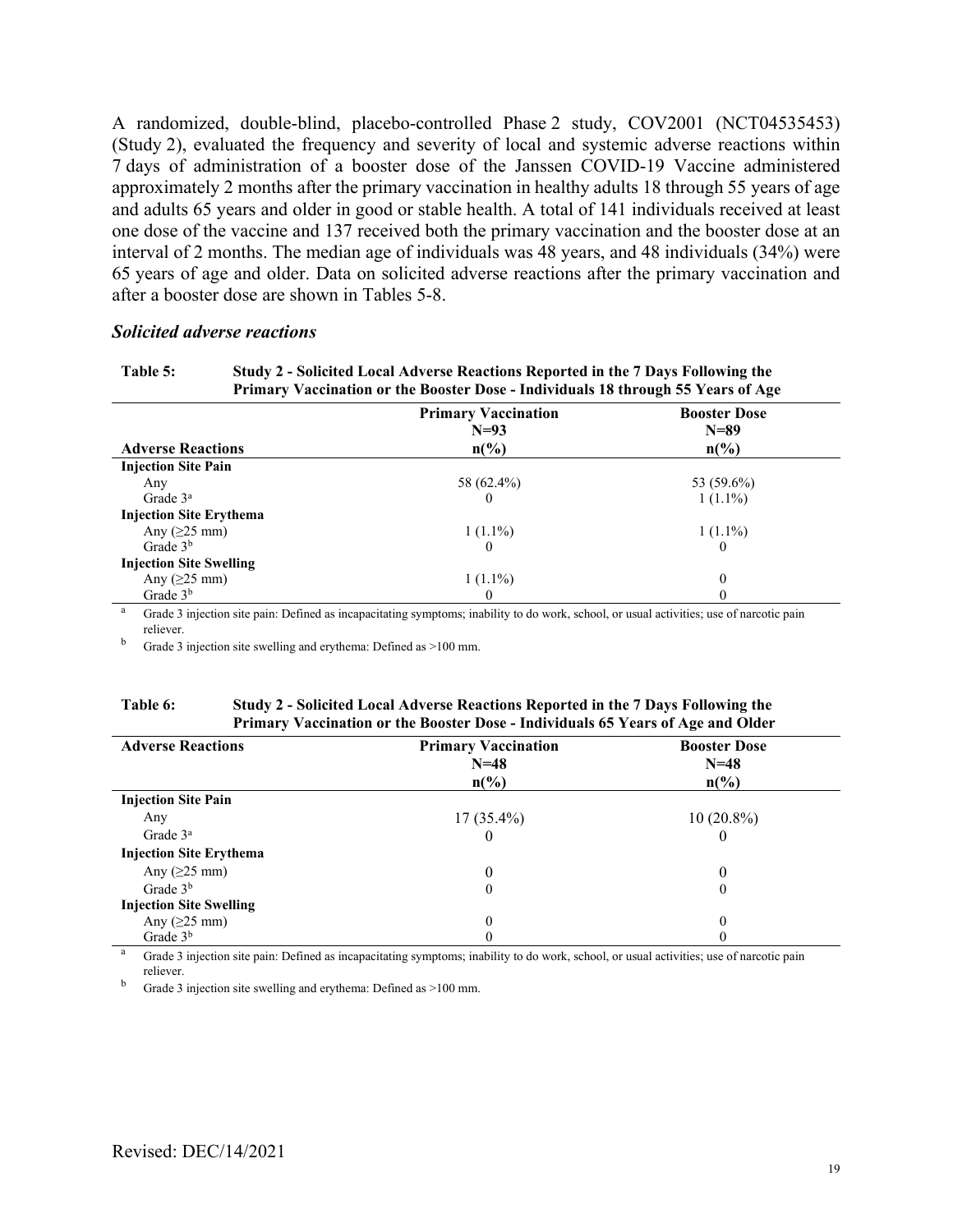| <b>Adverse Reactions</b> | <b>Primary Vaccination</b> | <b>Booster Dose</b> |
|--------------------------|----------------------------|---------------------|
|                          | $N=93$                     | $N=89$              |
|                          | $n\binom{0}{0}$            | $n\binom{0}{0}$     |
| Headache                 |                            |                     |
| Any                      | 49 (52.7%)                 | $37(41.6\%)$        |
| Grade $3a$               | $2(2.2\%)$                 | $1(1.1\%)$          |
| Fatigue                  |                            |                     |
| Any                      | 55 (59.1%)                 | 46 (51.7%)          |
| Grade $3b$               | $1(1.1\%)$                 | $\theta$            |
| Myalgia                  |                            |                     |
| Any                      | 44 (47.3%)                 | 32 (36.0%)          |
| Grade $3b$               | $3(3.2\%)$                 | $2(2.2\%)$          |
| <b>Nausea</b>            |                            |                     |
| Any                      | $13(14.0\%)$               | $9(10.1\%)$         |
| Grade 3 <sup>b</sup>     | $1(1.1\%)$                 | $\theta$            |
| Fever <sup>c</sup>       |                            |                     |
| Any                      | $13(14.0\%)$               | $5(5.6\%)$          |
| Grade 3                  | $1(1.1\%)$                 | $\mathbf{0}$        |

| <b>Table 7:</b> | Study 2 - Solicited Systemic Adverse Reactions Reported in the 7 Days Following the |
|-----------------|-------------------------------------------------------------------------------------|
|                 | Primary Vaccination or the Booster Dose - Individuals 18 through 55 Years of Age    |

<sup>a</sup> Grade 3 headache: Defined as incapacitating symptoms; requires bed rest and/or results in loss of work, school, or cancellation of social activities; use of narcotic pain reliever.

b Grade 3 fatigue, myalgia, nausea: Defined as incapacitating symptoms; requires bed rest and/or results in loss of work, school, or cancellation of social activities; use of narcotic pain reliever.

<sup>c</sup> Fever of any grade: Defined as body temperature ≥38°C/100.4°F. Grade 3 fever: Defined as 39.0°C - 40.0°C (102.1°F - 104.0°F).

| radie o:                                                                        | Study 2 - Sonched Systemic Adverse Reactions Reported in the 7 Days Following the |                     |  |  |
|---------------------------------------------------------------------------------|-----------------------------------------------------------------------------------|---------------------|--|--|
| Primary Vaccination or the Booster Dose - Individuals 65 Years of Age and Older |                                                                                   |                     |  |  |
| <b>Adverse Reactions</b>                                                        | <b>Primary Vaccination</b>                                                        | <b>Booster Dose</b> |  |  |
|                                                                                 | $N=48$                                                                            | $N=48$              |  |  |
|                                                                                 | $n\binom{0}{0}$                                                                   | $n\binom{0}{0}$     |  |  |
| Headache                                                                        |                                                                                   |                     |  |  |
| Any                                                                             | $9(18.8\%)$                                                                       | $13(27.1\%)$        |  |  |
| Grade $3^a$                                                                     |                                                                                   |                     |  |  |
| Fatigue                                                                         |                                                                                   |                     |  |  |
| Any                                                                             | $9(18.8\%)$                                                                       | $16(33.3\%)$        |  |  |
| Grade $3b$                                                                      |                                                                                   | O                   |  |  |
| <b>Myalgia</b>                                                                  |                                                                                   |                     |  |  |
| Any                                                                             | $4(8.3\%)$                                                                        | $5(10.4\%)$         |  |  |
| Grade $3b$                                                                      |                                                                                   |                     |  |  |
| <b>Nausea</b>                                                                   |                                                                                   |                     |  |  |
| Any                                                                             | $\mathbf{0}$                                                                      | $1(2.1\%)$          |  |  |
| Grade $3b$                                                                      | $\Omega$                                                                          | $\theta$            |  |  |
| Fever <sup>c</sup>                                                              |                                                                                   |                     |  |  |
| Any                                                                             | $1(2.1\%)$                                                                        | 0                   |  |  |
| Grade 3                                                                         | $\theta$                                                                          | $_{0}$              |  |  |

# **Table 8: Study 2 - Solicited Systemic Adverse Reactions Reported in the 7 Days Following the**

<sup>a</sup> Grade 3 headache: Defined as incapacitating symptoms; requires bed rest and/or results in loss of work, school, or cancellation of social activities; use of narcotic pain reliever

<sup>b</sup> Grade 3 fatigue, myalgia, nausea: Defined as incapacitating symptoms; requires bed rest and/or results in loss of work, school, or cancellation of social activities; use of narcotic pain reliever.

<sup>c</sup> Fever of any grade: Defined as body temperature ≥38°C/100.4°F. Grade 3 fever: Defined as 39.0°C - 40.0°C (102.1°F - 104.0°F).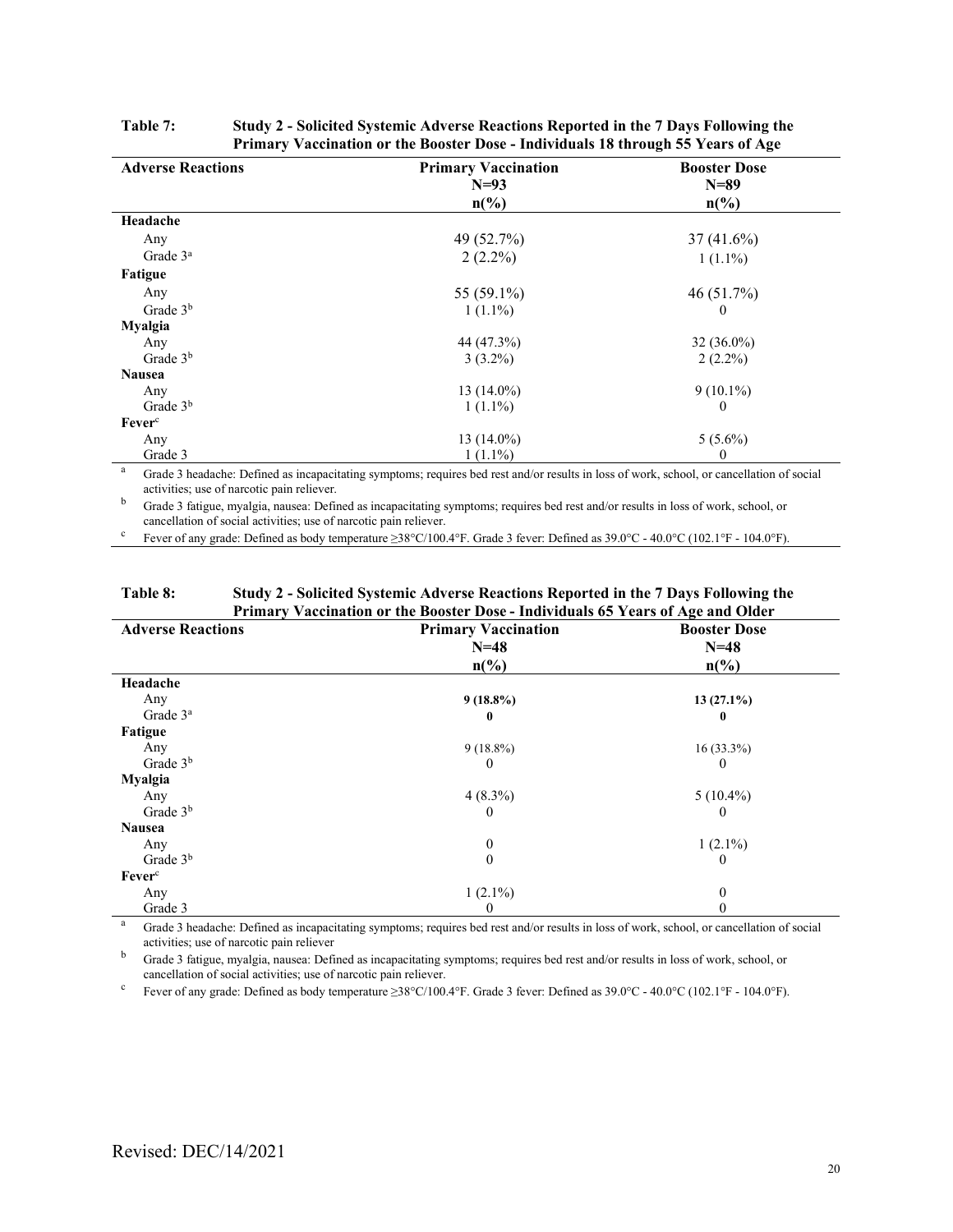### *Unsolicited adverse events*

An overall assessment of Janssen's safety analyses from studies evaluating 2 doses of Janssen COVID-19 Vaccine did not reveal new safety concerns following a booster dose, as compared with adverse reactions reported following the single-dose primary vaccination.

### *Booster Dose Following Primary Vaccination with Another Authorized or Approved COVID-19 Vaccine*

The safety of a Janssen COVID-19 Vaccine booster dose in individuals who completed primary vaccination with another authorized or approved COVID-19 Vaccine (heterologous booster dose) is inferred from the safety of a Janssen COVID-19 Vaccine booster dose administered following completion of Janssen COVID-19 Vaccine primary vaccination (homologous booster dose) and from data from an independent Phase 1/2 open-label clinical trial (NCT04889209) conducted in the United States that evaluated a heterologous booster dose of the Janssen COVID-19 Vaccine. In this study, adults who had completed primary vaccination with a Moderna COVID-19 Vaccine 2-dose series (N=151), a Janssen COVID-19 Vaccine single-dose (N=156), or a Pfizer-BioNTech COVID-19 Vaccine 2-dose series (N=151) at least 12 weeks prior to enrollment and who reported no history of SARS-CoV-2 infection were randomized 1:1:1 to receive a booster dose of one of three vaccines: Moderna COVID-19 Vaccine, Janssen COVID-19 Vaccine, or Pfizer-BioNTech COVID-19 Vaccine. Adverse events were assessed through 28 days after the booster dose. An overall review of adverse reactions reported following the Janssen COVID-19 Vaccine heterologous booster dose did not identify any new safety concerns, as compared with adverse reactions reported following a Janssen COVID-19 Vaccine primary vaccination or homologous booster dose.

#### <span id="page-20-0"></span>**6.2 Post Authorization Experience**

The following adverse reactions have been identified during post-authorization use of the Janssen COVID-19 Vaccine. Because these reactions are reported voluntarily, it is not always possible to reliably estimate their frequency or establish a causal relationship to vaccine exposure.

Blood and Lymphatic System Disorders: Thrombosis with thrombocytopenia, Lymphadenopathy, Immune thrombocytopenic purpura.

Cardiac disorders: Myocarditis, Pericarditis.

Ear and labyrinth disorders: Tinnitus.

Gastrointestinal disorders: Diarrhea, Vomiting.

Immune System Disorders: Allergic reactions, including anaphylaxis.

Nervous System Disorders: Guillain-Barré syndrome, Syncope, Paresthesia, Hypoesthesia.

Vascular Disorders: Capillary leak syndrome, Thrombosis with thrombocytopenia, Venous thromboembolism (with or without thrombocytopenia).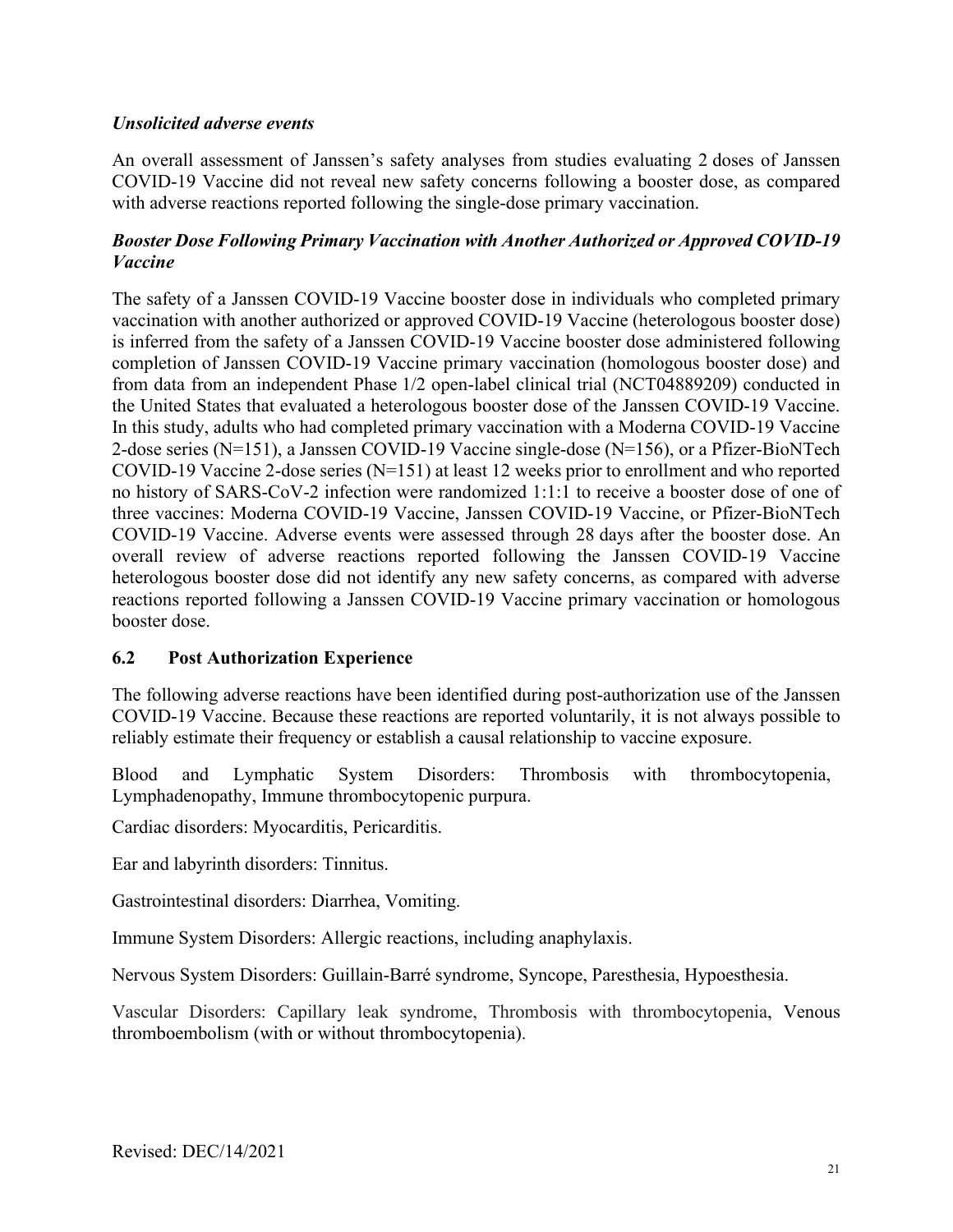## <span id="page-21-0"></span>**8 REQUIREMENTS AND INSTRUCTIONS FOR REPORTING ADVERSE EVENTS AND VACCINE ADMINISTRATION ERRORS**

See Overall Safety Summary (Section 6) for additional information.

The vaccination provider enrolled in the federal COVID-19 Vaccination Program is responsible for MANDATORY reporting of the listed events following Janssen COVID-19 Vaccine administration to the Vaccine Adverse Event Reporting System (VAERS):

- Vaccine administration errors whether or not associated with an adverse event,
- Serious adverse events<sup>\*</sup> (irrespective of attribution to vaccination),
- Cases of Multisystem Inflammatory Syndrome (MIS) in adults,
- Cases of COVID-19 that result in hospitalization or death.
	- Serious Adverse Events are defined as:
		- Death;
		- A life-threatening adverse event;
		- Inpatient hospitalization or prolongation of existing hospitalization;
		- A persistent or significant incapacity or substantial disruption of the ability to conduct normal life functions;
		- A congenital anomaly/birth defect;
		- An important medical event that based on appropriate medical judgement may jeopardize the individual and may require medical or surgical intervention to prevent one of the outcomes listed above.

## Instructions for Reporting to VAERS

The vaccination provider enrolled in the federal COVID-19 Vaccination Program should complete and submit a VAERS form to FDA using one of the following methods:

- Complete and submit the report online: [https://vaers.hhs.gov/reportevent.html,](https://vaers.hhs.gov/reportevent.html) or
- If you are unable to submit this form electronically, you may fax it to VAERS at 1-877-721- 0366. If you need additional help submitting a report you may call the VAERS toll-free information line at 1-800-822-7967 or send an email to [info@vaers.org.](mailto:info@vaers.org)

## **IMPORTANT: When reporting adverse events or vaccine administration errors to VAERS, please complete the entire form with detailed information. It is important that the information reported to FDA be as detailed and complete as possible. Information to include:**

- Patient demographics, (e.g., patient name, date of birth),
- Pertinent medical history,
- Pertinent details regarding admission and course of illness,
- Concomitant medications,

Revised: DEC/14/2021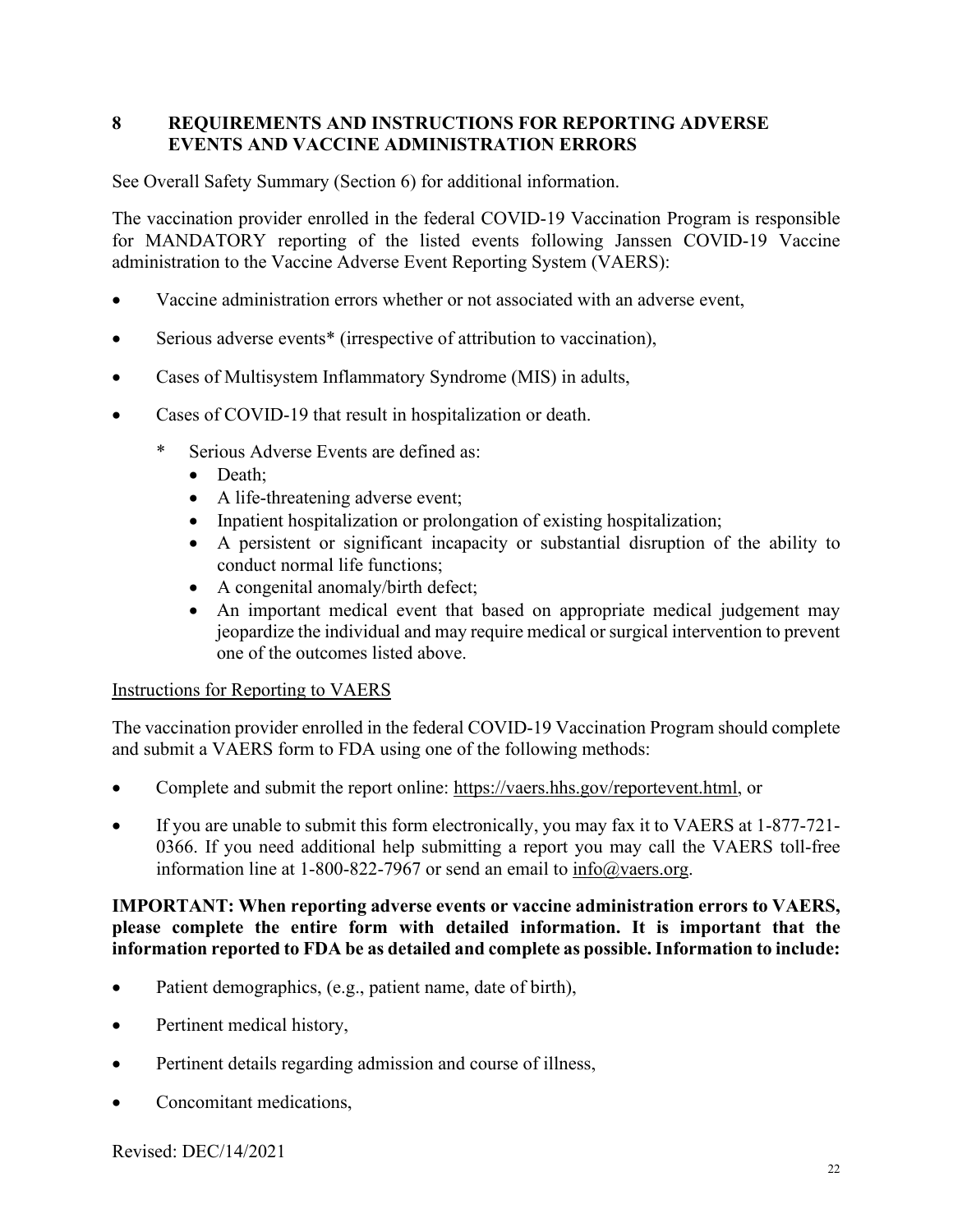- Timing of adverse event(s) in relationship to administration of Janssen COVID-19 vaccine,
- Pertinent laboratory and virology information,
- Outcome of the event and any additional follow-up information if it is available at the time of the VAERS report. Subsequent reporting of follow-up information should be completed if additional details become available.

The following steps are highlighted to provide the necessary information for safety tracking:

- 1. In Box 17, provide information on Janssen COVID-19 Vaccine and any other vaccines administered on the same day; and in Box 22, provide information on any other vaccines received within one month prior.
- 2. In Box 18, description of the event:
	- a. Write "Janssen COVID-19 Vaccine EUA" as the first line.
	- b. Provide a detailed report of vaccine administration error and/or adverse event. It is important to provide detailed information regarding the patient and adverse event/medication error for ongoing safety evaluation of this unapproved vaccine. Please see information to include listed above.
- 3. Contact information:
	- a. In Box 13, provide the name and contact information of the prescribing healthcare provider or institutional designee who is responsible for the report.
	- b. In Box 14, provide the name and contact information of the best doctor/healthcare professional to contact about the adverse event.
	- c. In Box 15, provide the address of the facility where vaccine was given (NOT the healthcare provider's office address).

#### Other Reporting Instructions

Vaccination providers may report to VAERS other adverse events that are not required to be reported using the contact information above.

To the extent feasible, report adverse events to Janssen Biotech, Inc. using the contact information below or by providing a copy of the VAERS form to Janssen Biotech, Inc:

| e-mail                          | <b>Fax number</b> | Telephone numbers                                       |
|---------------------------------|-------------------|---------------------------------------------------------|
| $J$ NJvaccine $AE$ @its.jnj.com | 215-293-9955      | US Toll Free: 1-800-565-4008<br>US Toll: (908) 455-9922 |

## <span id="page-22-0"></span>**10 DRUG INTERACTIONS**

There are no data to assess the concomitant administration of the Janssen COVID-19 Vaccine with other vaccines.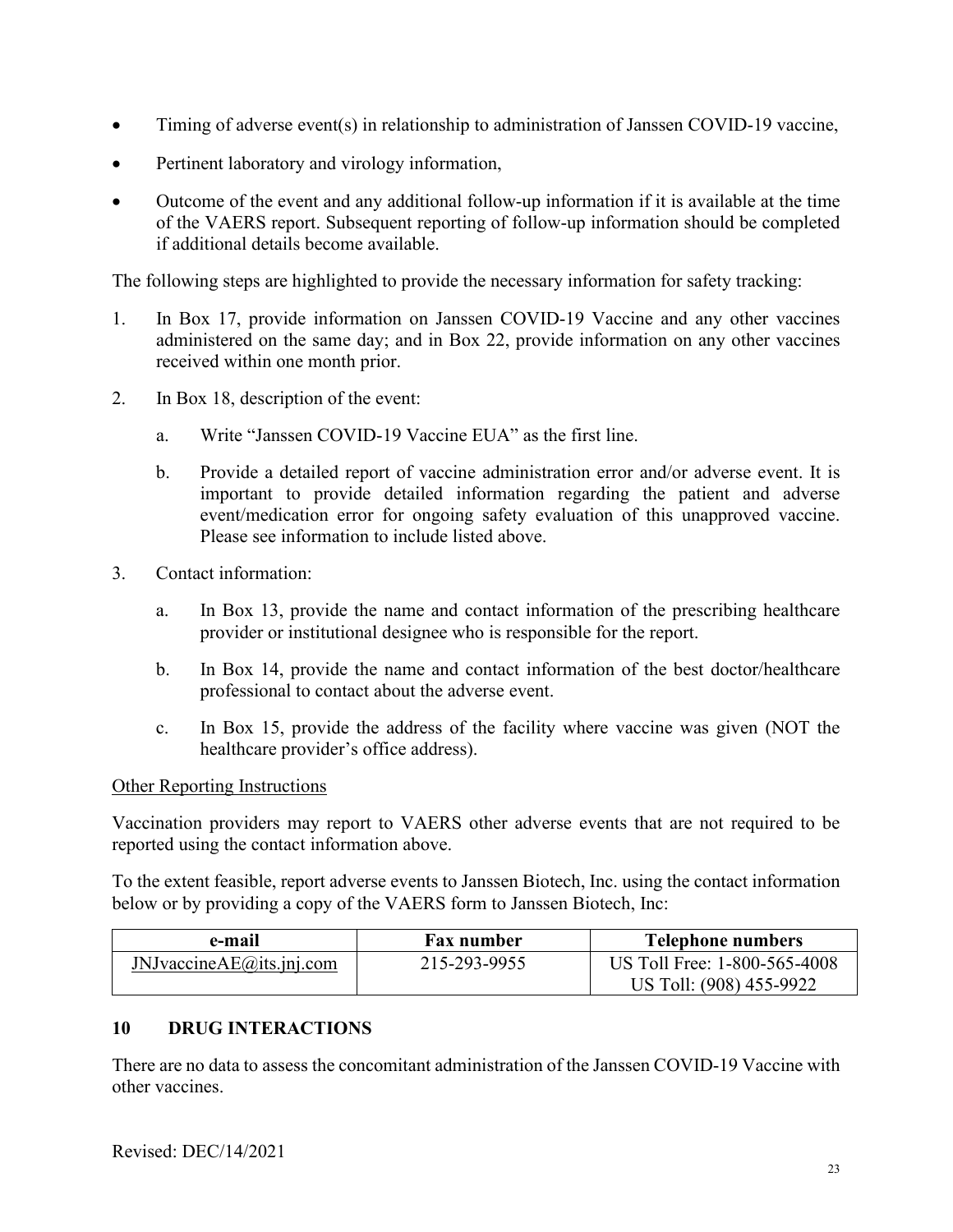## <span id="page-23-0"></span>**11 USE IN SPECIFIC POPULATIONS**

### <span id="page-23-1"></span>**11.1 Pregnancy**

#### Pregnancy Exposure Registry

There is a pregnancy exposure registry that monitors pregnancy outcomes in women exposed to Janssen COVID-19 Vaccine during pregnancy. Women who are vaccinated with Janssen COVID-19 Vaccine during pregnancy are encouraged to enroll in the registry by visiting [https://c-viper.pregistry.com.](https://cviper.pregistry.com/)

#### Risk Summary

All Pregnancies have a risk of birth defect, loss, or other adverse outcomes. In the U.S. general population, the estimated background risk of major birth defects and miscarriage in clinically recognized pregnancies is 2% to 4% and 15% to 20%, respectively.

Available data on Janssen COVID-19 Vaccine administered to pregnant women are insufficient to inform vaccine-associated risks in pregnancy.

In a reproductive developmental toxicity study female rabbits were administered 1 mL of the Janssen COVID-19 Vaccine (a single human dose is 0.5 mL) by intramuscular injection 7 days prior to mating and on Gestation Days 6 and 20 (i.e., one vaccination during early and late gestation, respectively). No vaccine related adverse effects on female fertility, embryo-fetal or postnatal development up to Postnatal Day 28 were observed.

## <span id="page-23-2"></span>**11.2 Lactation**

#### Risk Summary

Data are not available to assess the effects of Janssen COVID-19 Vaccine on the breastfed infant or on milk production/excretion.

#### <span id="page-23-3"></span>**11.3 Pediatric Use**

Emergency Use Authorization of the Janssen COVID-19 Vaccine does not include use in individuals younger than 18 years of age.

## <span id="page-23-4"></span>**11.4 Geriatric Use**

Clinical studies of Janssen COVID-19 Vaccine included individuals 65 years of age and older and their data contributes to the overall assessment of safety and efficacy *[see Overall Safety Summary (6.1) and Clinical Trial Results and Supporting Data for EUA (18)]*. Of the 21,895 individuals who received a single-dose of the Janssen COVID-19 Vaccine in COV3001, 19.5% (n=4,259) were 65 years of age and older and 3.7% (n=809) were 75 years of age and older. No overall differences in safety or efficacy were observed between individuals 65 years of age and older and younger individuals.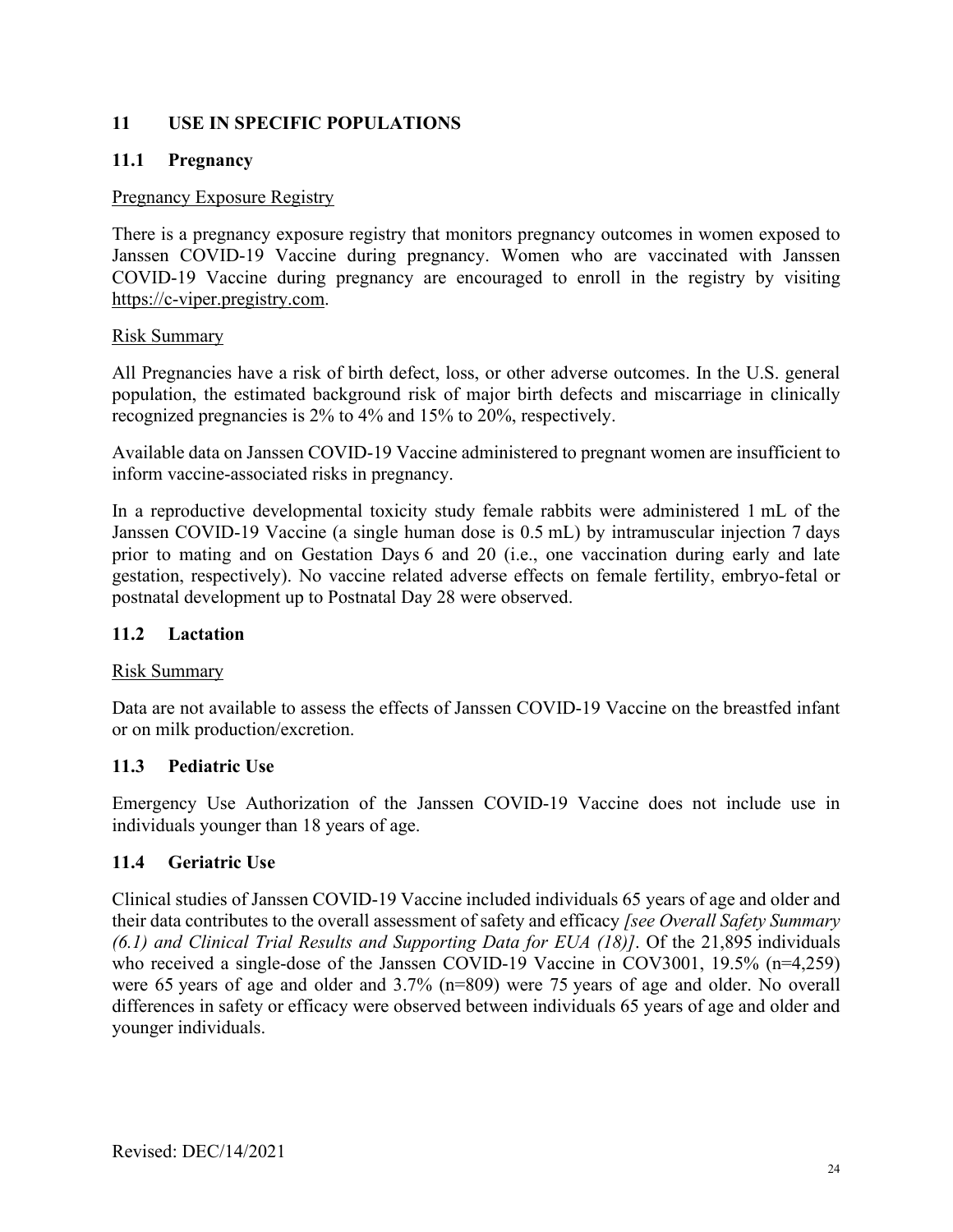## <span id="page-24-0"></span>**13 DESCRIPTION**

The Janssen COVID-19 Vaccine is a colorless to slightly yellow, clear to very opalescent sterile suspension for intramuscular injection. It contains no visible particulates. The vaccine consists of a replication-incompetent recombinant adenovirus type 26 (Ad26) vector expressing the severe acute respiratory syndrome coronavirus-2 (SARS-CoV-2) spike (S) protein in a stabilized conformation.

The Ad26 vector expressing the SARS-CoV-2 S protein is grown in PER.C6 TetR cells, in media containing amino acids and no animal-derived proteins. After propagation, the vaccine is processed through several purification steps, formulated with inactive ingredients and filled into vials.

Each 0.5 mL dose of Janssen COVID-19 Vaccine is formulated to contain  $5 \times 10^{10}$  virus particles (VP) and the following inactive ingredients: citric acid monohydrate (0.14 mg), trisodium citrate dihydrate (2.02 mg), ethanol (2.04 mg), 2-hydroxypropyl-β-cyclodextrin (HBCD) (25.50 mg), polysorbate-80 (0.16 mg), sodium chloride (2.19 mg). Each dose may also contain residual amounts of host cell proteins ( $\leq 0.15$  mcg) and/or host cell DNA ( $\leq 3$  ng).

Janssen COVID-19 Vaccine does not contain a preservative.

The vial stoppers are not made with natural rubber latex.

## <span id="page-24-1"></span>**14 CLINICAL PHARMACOLOGY**

## <span id="page-24-2"></span>**14.1 Mechanism of Action**

The Janssen COVID-19 Vaccine is composed of a recombinant, replication-incompetent human adenovirus type 26 vector that, after entering human cells, expresses the SARS-CoV-2 spike (S) antigen without virus propagation. An immune response elicited to the S antigen protects against COVID-19.

## <span id="page-24-3"></span>**18 CLINICAL TRIAL RESULTS AND SUPPORTING DATA FOR EUA**

## <span id="page-24-4"></span>**18.1 Efficacy of Primary Vaccination**

A primary analysis (cut-off date January 22, 2021) of a multicenter, randomized, double-blind, placebo-controlled Phase 3 Study (Study 1) was conducted in the United States, South Africa, Brazil, Chile, Argentina, Colombia, Peru and Mexico to assess the efficacy, safety, and immunogenicity of a single-dose of the Janssen COVID-19 Vaccine for the prevention of COVID-19 in adults aged 18 years and older. Randomization was stratified by age (18-59 years, 60 years and older) and presence or absence of comorbidities associated with an increased risk of progression to severe COVID-19. The study allowed for the inclusion of individuals with stable pre-existing medical conditions, defined as disease not requiring significant change in therapy during the 3 months preceding vaccination, as well as individuals with stable human immunodeficiency virus (HIV) infection.

A total of 44,325 individuals were randomized equally to receive Janssen COVID-19 Vaccine or saline placebo. Individuals are planned to be followed for up to 24 months, for assessments of safety and efficacy against COVID-19.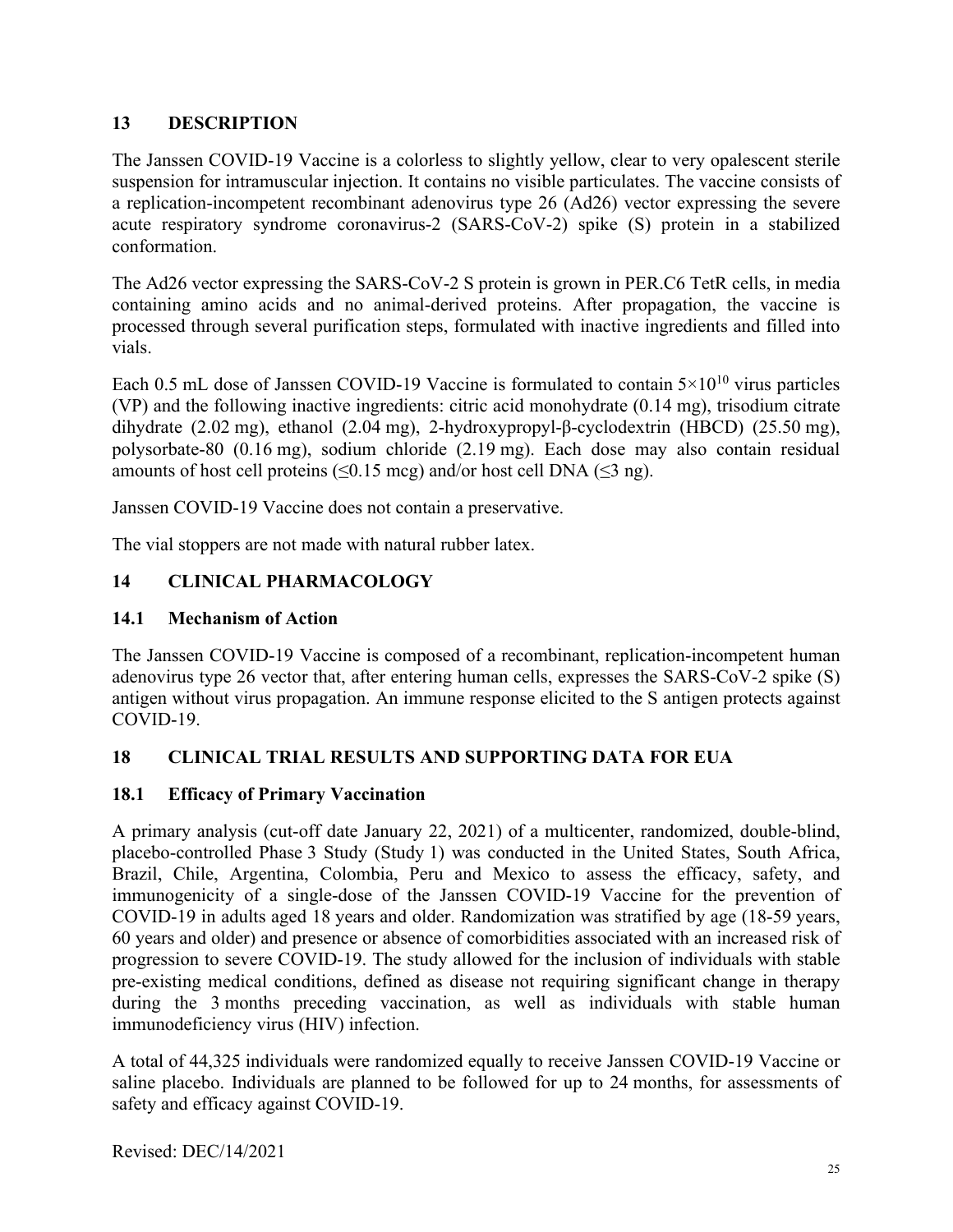The primary efficacy analysis population of 39,321 individuals (19,630 in the Janssen COVID-19 Vaccine group and 19,691 in the placebo group) included 38,059 SARS-CoV-2 seronegative individuals at baseline and 1,262 individuals with an unknown serostatus. Demographic and baseline characteristics were similar among individuals who received the Janssen COVID-19 Vaccine and those who received placebo (see Table 9).

|                                            | <b>Janssen COVID-19 Vaccine</b> | Placebo       |
|--------------------------------------------|---------------------------------|---------------|
|                                            | $(N=19,630)$                    | $(N=19,691)$  |
|                                            | n(%)                            | n(%)          |
| <b>Sex</b>                                 |                                 |               |
| Male                                       | 10,924(55.6)                    | 10,910(55.4)  |
| Female                                     | 8,702 (44.3)                    | 8,777 (44.6)  |
| Age (years)                                |                                 |               |
| Mean (SD)                                  | 51.1 (15.0)                     | 51.2(15.0)    |
| Median                                     | 52.0                            | 53.0          |
| Min, max                                   | (18; 100)                       | (18; 94)      |
| Age group                                  |                                 |               |
| $\geq$ 18 to 59 years of age               | 12,830 (65.4)                   | 12,881 (65.4) |
| $\geq 60$ years of age                     | 6,800(34.6)                     | 6,810(34.6)   |
| $\geq$ 65 years of age                     | 3,984 (20.3)                    | 4,018(20.4)   |
| $\geq$ 75 years of age                     | 755(3.8)                        | 693(3.5)      |
| Race <sup>a</sup>                          |                                 |               |
| White                                      | 12,200(62.1)                    | 12,216(62.0)  |
| <b>Black or African American</b>           | 3,374 (17.2)                    | 3,390 (17.2)  |
| Asian                                      | 720(3.7)                        | 663 (3.4)     |
| American Indian/Alaska Native <sup>b</sup> | 1,643(8.4)                      | 1,628(8.3)    |
| Native Hawaiian or other Pacific Islander  | 54 $(0.3)$                      | 45(0.2)       |
| Multiple                                   | 1,036(5.3)                      | 1,087(5.5)    |
| Unknown                                    | 262(1.3)                        | 272(1.4)      |
| Not reported                               | 341(1.7)                        | 390 $(2.0)$   |
| <b>Ethnicity</b>                           |                                 |               |
| Hispanic or Latino                         | 8,793 (44.8)                    | 8,936 (45.4)  |
| Not Hispanic or Latino                     | 10,344 (52.7)                   | 10,259(52.1)  |
| Unknown                                    | 173(0.9)                        | 162(0.8)      |
| Not reported                               | 319(1.6)                        | 333(1.7)      |
| Region                                     |                                 |               |
| Northern America (United States)           | 9,185(46.8)                     | 9,171 (46.6)  |
| Latin America                              | 7,967 (40.6)                    | 8,014 (40.7)  |
| Southern Africa (South Africa)             | 2,478 (12.6)                    | 2,506(12.7)   |
| Comorbiditiesc                             |                                 |               |
| Yes                                        | 7,830 (39.9)                    | 7,867(40.0)   |
| No                                         | 11,800(60.1)                    | 11,824(60.0)  |

#### **Table 9: Summary of Demographics and Baseline Characteristics - Primary Efficacy Analysis Population**

<sup>a</sup> Some individuals could be classified in more than one category.

b Including 175 individuals in the United States, which represents 1% of the population recruited in the United States.<br><sup>C</sup> Number of individuals who have 1 or more comorbidities at baseline that increase the risk of prog

<sup>c</sup> Number of individuals who have 1 or more comorbidities at baseline that increase the risk of progression to severe/critical COVID-19: Obesity defined as BMI ≥30 kg/m2 (27.5%), hypertension (10.3%), type 2 diabetes (7.2%), stable/well-controlled HIV infection (2.5%), serious heart conditions (2.4%), asthma (1.3%), and in ≤1% of individuals: cancer, cerebrovascular disease, chronic kidney disease, chronic obstructive pulmonary disease, cystic fibrosis, immunocompromised state (weakened immune system) from blood or organ transplant, liver disease, neurologic conditions, pulmonary fibrosis, sickle cell disease, thalassemia and type 1 diabetes, regardless of age.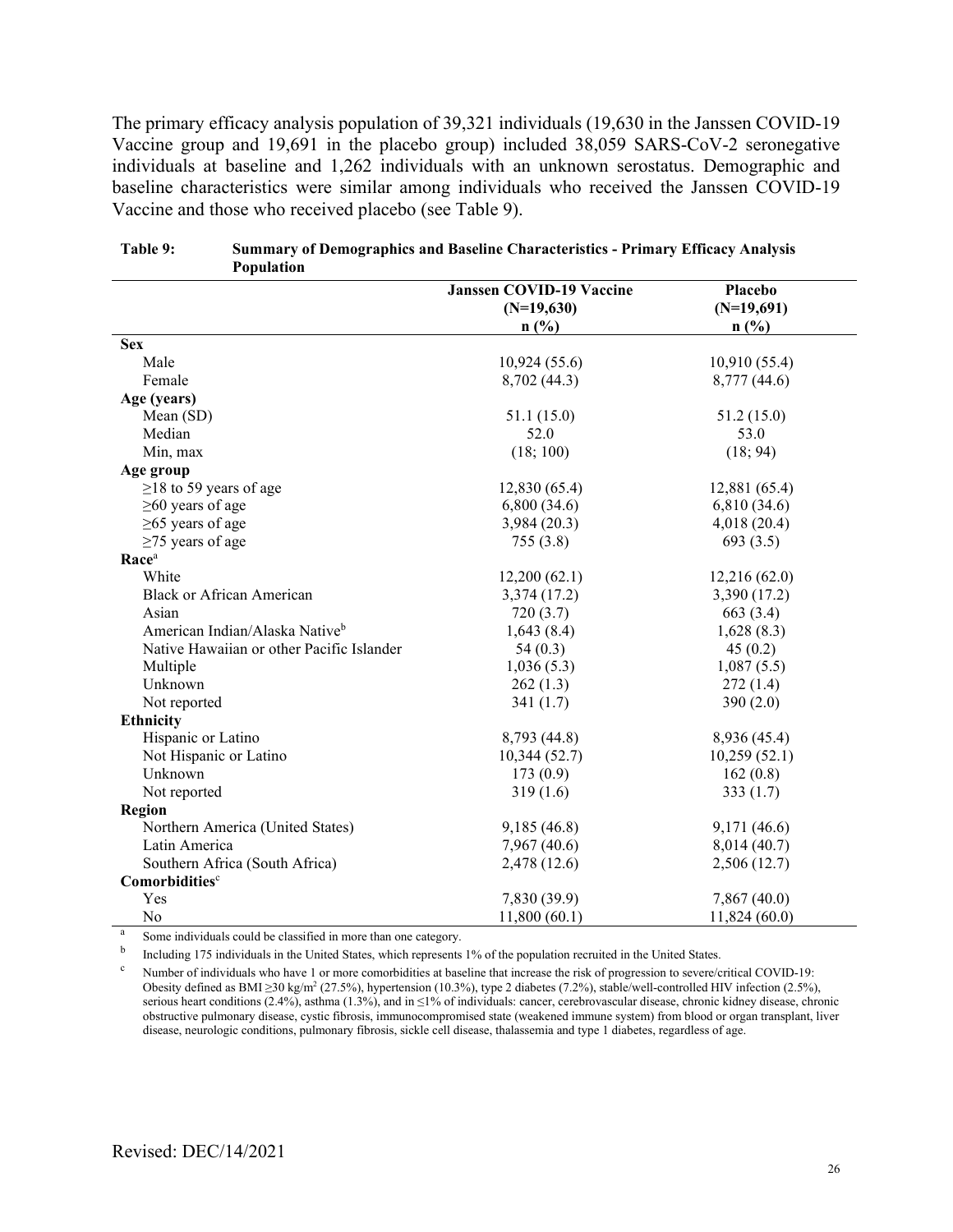### Efficacy Against COVID-19

The co-primary endpoints evaluated the first occurrence of moderate to severe/critical COVID-19 with onset of symptoms at least 14 days and at least 28 days after vaccination. Moderate to severe/critical COVID-19 was molecularly confirmed by a central laboratory based on a positive SARS-CoV-2 viral RNA result using a polymerase chain reaction (PCR)-based test.

- Moderate COVID-19 was defined based on the following criteria: the individual must have experienced any one of the following new or worsening signs or symptoms: respiratory rate ≥20 breaths/minute, abnormal saturation of oxygen (SpO2) but still >93% on room air at sea level, clinical or radiologic evidence of pneumonia, radiologic evidence of deep vein thrombosis (DVT), shortness of breath or difficulty breathing OR any two of the following new or worsening signs or symptoms: fever  $(\geq 38.0^{\circ}C$  or  $\geq 100.4^{\circ}F)$ , heart rate ≥90 beats/minute, shaking chills or rigors, sore throat, cough, malaise, headache, muscle pain (myalgia), gastrointestinal symptoms, new or changing olfactory or taste disorders, red or bruised appearing feet or toes.
- Severe/critical COVID-19 was defined based on the following criteria: the individual must have experienced any one of the following at any time during the course of observation: clinical signs at rest indicative of severe systemic illness (respiratory rate  $\geq$ 30 breaths/minute, heart rate  $\geq$ 125 beats/minute, oxygen saturation (SpO2)  $\leq$ 93% on room air at sea level, or partial pressure of oxygen/fraction of inspired oxygen (PaO2/FiO2) <300 mmHg), respiratory failure (defined as needing high-flow oxygen, non-invasive ventilation, mechanical ventilation, or extracorporeal membrane oxygenation [ECMO]), evidence of shock (defined as systolic blood pressure <90 mmHg, diastolic blood pressure <60 mmHg, or requiring vasopressors), significant acute renal, hepatic, or neurologic dysfunction, admission to intensive care unit (ICU), death.

Final determination of severe/critical COVID-19 cases were made by an independent adjudication committee.

#### Primary analysis

The median length of follow up for efficacy for individuals in the study was 8 weeks post-vaccination. Vaccine Efficacy (VE) for the co-primary endpoints against moderate to severe/critical COVID-19 in individuals who were seronegative or who had an unknown serostatus at baseline was 66.9% (95% CI: 59.0; 73.4) at least 14 days after vaccination and 66.1% (95% CI: 55.0; 74.8) at least 28 days after vaccination (see Table 10).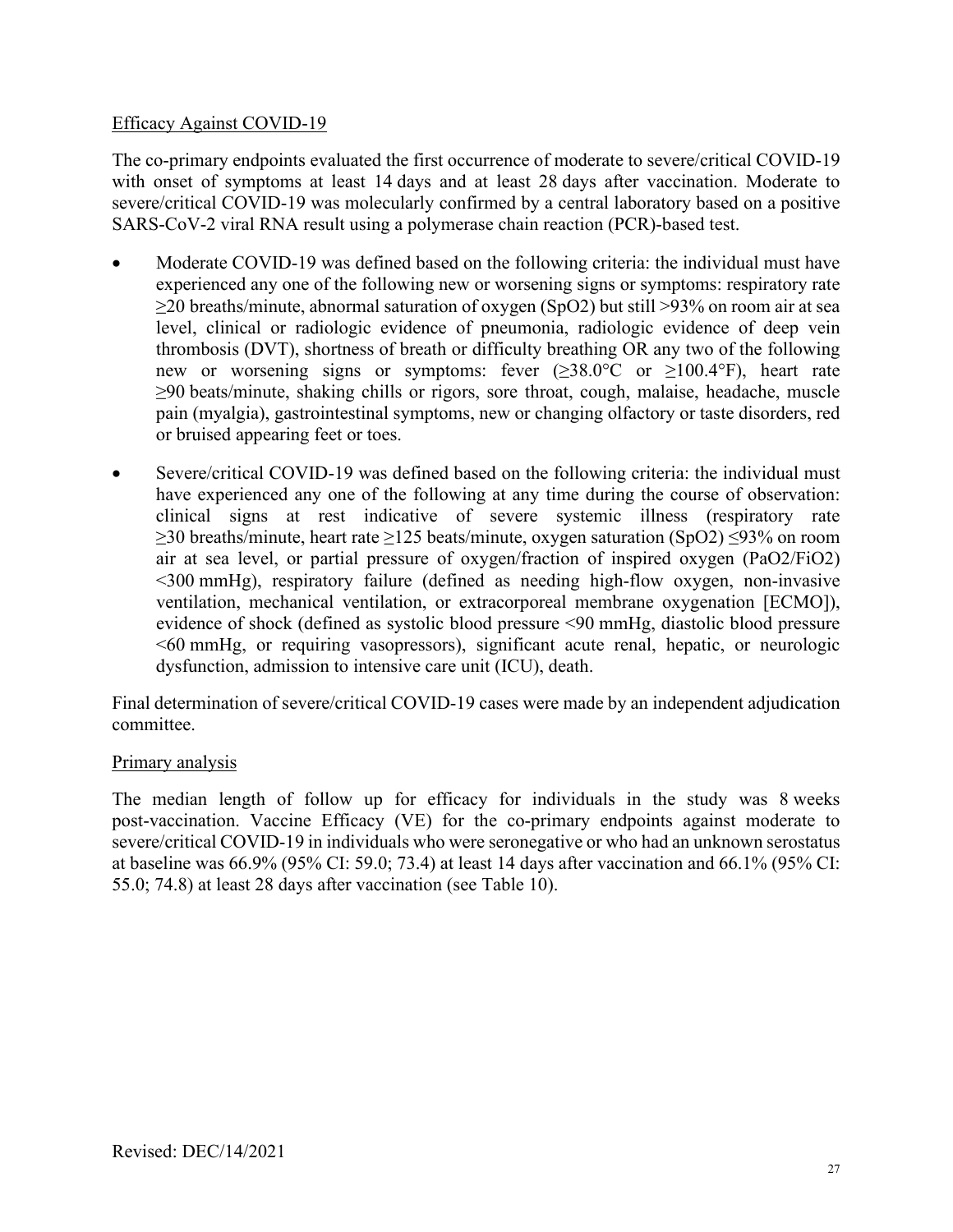| Еписасу тапатузіз і ориганон                          | <b>Janssen COVID-19 Vaccine</b><br>$N=19,630$ |                     | Placebo<br>$N=19,691$    |                     |                                                     |
|-------------------------------------------------------|-----------------------------------------------|---------------------|--------------------------|---------------------|-----------------------------------------------------|
| Subgroup                                              | COVID-19<br>Cases<br>(n)                      | <b>Person-Years</b> | COVID-19<br>Cases<br>(n) | <b>Person-Years</b> | % Vaccine<br><b>Efficacy</b><br>$(95\% \text{ CI})$ |
| 14 days post-vaccination<br>All subjects <sup>a</sup> | 116                                           | 3116.6              | 348                      | 3096.1              | 66.9<br>(59.0; 73.4)                                |
| 18 to 59 years of age                                 | 95                                            | 2106.8              | 260                      | 2095.0              | 63.7<br>(53.9; 71.6)                                |
| 60 years and older                                    | 21                                            | 1009.8              | 88                       | 1001.2              | 76.3<br>(61.6; 86.0)                                |
| 28 days post-vaccination<br>All subjects <sup>a</sup> | 66                                            | 3102.0              | 193                      | 3070.7              | 66.1<br>$(55.0; 74.8)^{b}$                          |
| 18 to 59 years of age                                 | 52                                            | 2097.6              | 152                      | 2077.0              | 66.1<br>(53.3; 75.8)                                |
| 60 years and older                                    | 14                                            | 1004.4              | 41                       | 993.6               | 66.2<br>(36.7; 83.0)                                |

**Table 10: Analyses of Vaccine Efficacy Against Centrally Confirmed Moderate to Severe/Critical COVID-19 – With Onset at Least 14 Days and at Least 28 Days Post-Vaccination - Primary Efficacy Analysis Population**

<sup>a</sup> Co-primary endpoint.

<sup>b</sup> The adjusted CI implements type I error control for multiple testing and is presented upon meeting the prespecified testing conditions.

Vaccine efficacy against severe/critical COVID-19 at least 14 days after vaccination was 76.7% (95% CI: 54.6; 89.1) and 85.4% (95% CI: 54.2; 96.9) at least 28 days after vaccination (see Table 11).

#### **Table 11: Analyses of Vaccine Efficacy: Secondary Endpoints of Centrally Confirmed Severe/Critical COVID-19 – in Adults 18 Years of Age and Older With Onset at Least 14 Days and at Least 28 Days Post-Vaccination – Primary Efficacy Analysis Population**

|                                             |                          | <b>Janssen COVID-19 Vaccine</b><br>$N=19,630$ |                          | <b>Placebo</b><br>$N=19,691$ |                                          |
|---------------------------------------------|--------------------------|-----------------------------------------------|--------------------------|------------------------------|------------------------------------------|
| Subgroup                                    | COVID-19<br>Cases<br>(n) | <b>Person-Years</b>                           | COVID-19<br>Cases<br>(n) | <b>Person-Years</b>          | % Vaccine<br><b>Efficacy</b><br>(95% CI) |
| 14 days post-vaccination<br>Severe/critical | 14                       | 3125.1                                        | 60                       | 3122.0                       | 76.7<br>$(54.6; 89.1)^a$                 |
| 28 days post-vaccination<br>Severe/critical |                          | 3106.2                                        | 34                       | 3082.6                       | 85.4<br>$(54.2; 96.9)^a$                 |

<sup>a</sup> The adjusted CI implements type I error control for multiple testing and is presented upon meeting the prespecified testing conditions.

Among all COVID-19 cases with onset at least 14 days post vaccination, including cases diagnosed by a positive PCR from a local laboratory and still awaiting confirmation at the central laboratory (as of January 22, 2021), there were 2 COVID-19 related hospitalizations in the vaccine group (with none after 28 days) and 29 in the placebo group (with 16 after 28 days).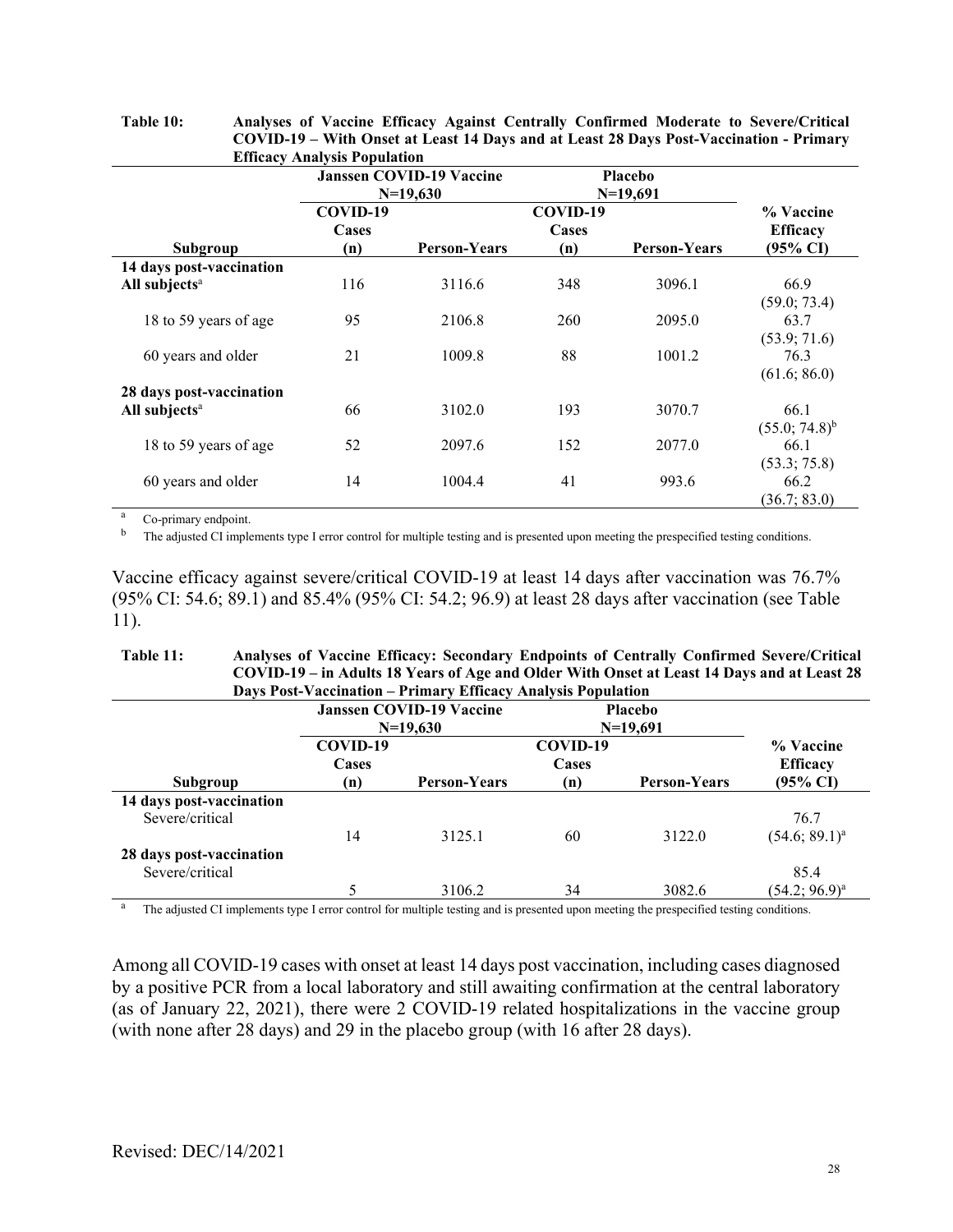As of the primary analysis cut-off date of January 22, 2021, there were no COVID-19-related deaths reported in Janssen COVID-19 Vaccine recipients compared to 5 COVID-19-related deaths reported in placebo recipients, who were SARS-CoV-2 PCR negative at baseline.

## Janssen COVID-19 Vaccine Efficacy in Countries With Different Circulating SARS-CoV-2 Variants.

Exploratory subgroup analyses of vaccine efficacy against moderate to severe/critical COVID-19 and severe/critical COVID-19 for Brazil, South Africa, and the United States were conducted (see Table 12). For the subgroup analyses, all COVID-19 cases accrued up to the primary efficacy analysis data cut-off date, including cases confirmed by the central laboratory and cases with documented positive SARS-CoV-2 PCR from a local laboratory which are still awaiting confirmation by the central laboratory, were included. The concordance rate observed up to the data cut-off date between the PCR results from the local laboratory and the central laboratory was 90.3%.

|               |                                    | <b>Severity</b>                                                  |                                            |  |
|---------------|------------------------------------|------------------------------------------------------------------|--------------------------------------------|--|
|               | Onset                              | <b>Moderate to</b><br>Severe/Critical<br>Point estimate (95% CI) | Severe/Critical<br>Point estimate (95% CI) |  |
| US            | at least 14 days after vaccination | 74.4% (65.0; 81.6)                                               | 78.0% (33.1; 94.6)                         |  |
|               | at least 28 days after vaccination | $72.0\%$ $(58.2;81.7)$                                           | 85.9% (-9.4; 99.7)                         |  |
| <b>Brazil</b> | at least 14 days after vaccination | $66.2\% (51.0; 77.1)$                                            | 81.9% (17.0; 98.1)                         |  |
|               | at least 28 days after vaccination | $68.1\%$ (48.8; 80.7)                                            | $87.6\%$ $(7.8; 99.7)$                     |  |
| South Africa  | at least 14 days after vaccination | 52.0% (30.3; 67.4)                                               | 73.1% (40.0; 89.4)                         |  |
|               | at least 28 days after vaccination | 64.0% (41.2; 78.7)                                               | 81.7% (46.2; 95.4)                         |  |

#### **Table 12: Summary of Vaccine Efficacy against Moderate to Severe/Critical and Severe/Critical COVID-19 for Countries With >100 Reported Moderate to Severe/Critical Cases**

Strain sequencing was conducted on available samples with sufficient viral load from centrally confirmed COVID-19 cases (one sequence per case). As of February 12, 2021, samples from 71.7% of central laboratory confirmed primary analysis cases had been sequenced [United States (73.5%), South Africa (66.9%) and Brazil (69.3%)]. In the United States, 96.4% of strains were identified as the Wuhan-H1 variant D614G; in South Africa, 94.5% of strains were identified as the 20H/501Y.V2 variant (B.1.351 lineage); in Brazil, 69.4% of strains were identified to be a variant of the P.2 lineage and 30.6% of strains were identified as the Wuhan-H1 variant D614G. As of February 12, 2021, SARS-CoV-2 variants from the B1.1.7 or P.1 lineages were not found in any of the sequenced samples.

## <span id="page-28-0"></span>**18.2 Immunogenicity of a Booster Dose following Primary Vaccination with Janssen COVID-19 Vaccine**

In Study 2, individuals 18 through 55 years of age and 65 years and older received a booster dose of the Janssen COVID-19 Vaccine approximately 2 months after the primary vaccination. Immunogenicity was assessed by measuring neutralizing antibodies to SARS-CoV-2 Victoria/1/2020 strain using a qualified wild-type virus neutralization assay (wtVNA). Immunogenicity data are available from 39 individuals, of whom 15 were 65 years of age and older, and are summarized in Table 13. Based on a limited number of individuals from this study, a similar fold-rise in neutralizing antibody titers from pre-booster to 14 and 28 days post-booster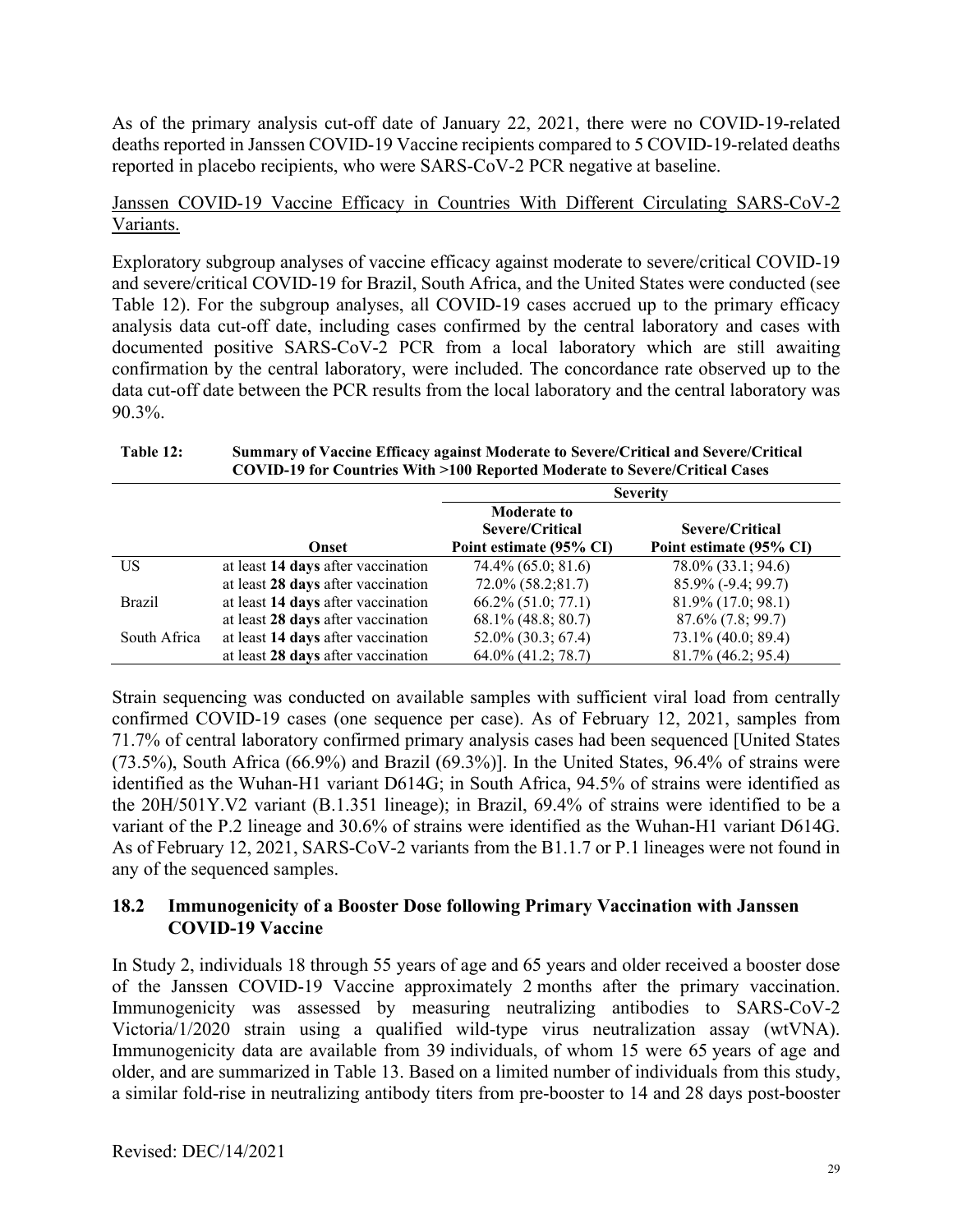was observed between individuals 18 through 55 years of age and individuals 65 years of age and older.

|                                                                      | <b>Baseline</b><br>(Day 1)                                       | 28 Days Post-<br>Primary<br>Vaccination<br>(Day 29) | <b>Pre-Booster</b><br><b>Dose</b><br>(Day 57) | 14 Days Post-<br><b>Booster Dose</b><br>(Day 71) | 28 Days Post-<br><b>Booster Dose</b><br>(Day 85) |
|----------------------------------------------------------------------|------------------------------------------------------------------|-----------------------------------------------------|-----------------------------------------------|--------------------------------------------------|--------------------------------------------------|
| N                                                                    | 38                                                               | 39                                                  | 39                                            | 39                                               | 38                                               |
| Geometric mean titer<br>$(95\% \text{ CI})$                          | $<$ LLOQ<br>$\left($ <lloq,<br><math>&lt;</math>LLOQ)</lloq,<br> | 260 (196, 346)                                      | 212 (142, 314)                                | 518 (354, 758)                                   | 424 (301, 597)                                   |
| Geometric mean fold<br>increase $(95\% \text{ CI})$<br>from baseline | n/a                                                              | 4.4(3.3, 5.7)                                       | 3.7<br>(2.6, 5.2)                             | 8.8<br>(6.1, 12.8)                               | 7.4<br>(5.4, 10.2)                               |
| Geometric mean fold<br>increase (95% CI)<br>from day 29              | n/a                                                              | n/a                                                 | 0.9(0.7; 1.1)                                 | 2.0(1.5; 2.7)                                    | 1.6(1.2; 2.1)                                    |
| Geometric mean fold<br>increase (95% CI)<br>from pre-booster         | n/a                                                              | n/a                                                 | n/a                                           | 2.3<br>(1.7, 3.1)                                | 1.8<br>(1.4, 2.4)                                |

| Table 13. | Study 2 - SARS-CoV-2 Neutralization Wild Type VNA-VICTORIA/1/2020 (IC50), , Per |
|-----------|---------------------------------------------------------------------------------|
|           | <b>Protocol Immunogenicity Set*</b>                                             |

LLOQ = lower limit of quantification

PPI set: The per protocol immunogenicity population includes all randomized and vaccinated participants for whom immunogenicity data are available excluding participants with major protocol deviations expected to impact the immunogenicity outcomes. In addition, samples obtained after missed vaccinations or participants with SARS-CoV-2 infection occurring after screening were excluded from the analysis.

When evaluated descriptively among a limited number of study participants using an ELISA assay, increases in anti-Spike protein binding IgG antibodies post booster were not lower for an interval of 6 months compared with an interval of 2 months between primary vaccination and booster dose. These data support the effectiveness of a booster dose when administered at an interval of longer than 2 months after primary vaccination.

#### <span id="page-29-0"></span>**18.3 Immunogenicity of a Booster Dose Following Primary Vaccination with Another Authorized or Approved COVID-19 Vaccine**

Effectiveness of a Janssen COVID-19 Vaccine booster dose in individuals who completed primary vaccination with another authorized or approved COVID-19 Vaccine (heterologous booster dose) is inferred from immunogenicity data supporting effectiveness of a Janssen COVID-19 Vaccine booster dose administered following completion of Janssen COVID-19 Vaccine primary vaccination and from immunogenicity data from an independent Phase 1/2 open-label clinical trial (NCT04889209) conducted in the United States that evaluated a heterologous booster dose of the Janssen COVID-19 Vaccine. In this study, adults who had completed primary vaccination with a Moderna COVID-19 Vaccine 2-dose series (N=151), a Janssen COVID-19 Vaccine single-dose (N=156), or a Pfizer-BioNTech COVID-19 Vaccine 2-dose series (N=151) at least 12 weeks prior to enrollment and who reported no history of SARS-CoV-2 infection were randomized 1:1:1 to receive a booster dose of one of three vaccines: Moderna COVID-19 Vaccine, Janssen COVID-19 Vaccine, or Pfizer-BioNTech COVID-19 Vaccine. Neutralizing antibody titers, as measured by a pseudovirus neutralization assay using a lentivirus expressing the SARS-CoV-2 Spike protein with D614G mutation, were assessed on Day 1 prior to administration of the booster dose and on Day 15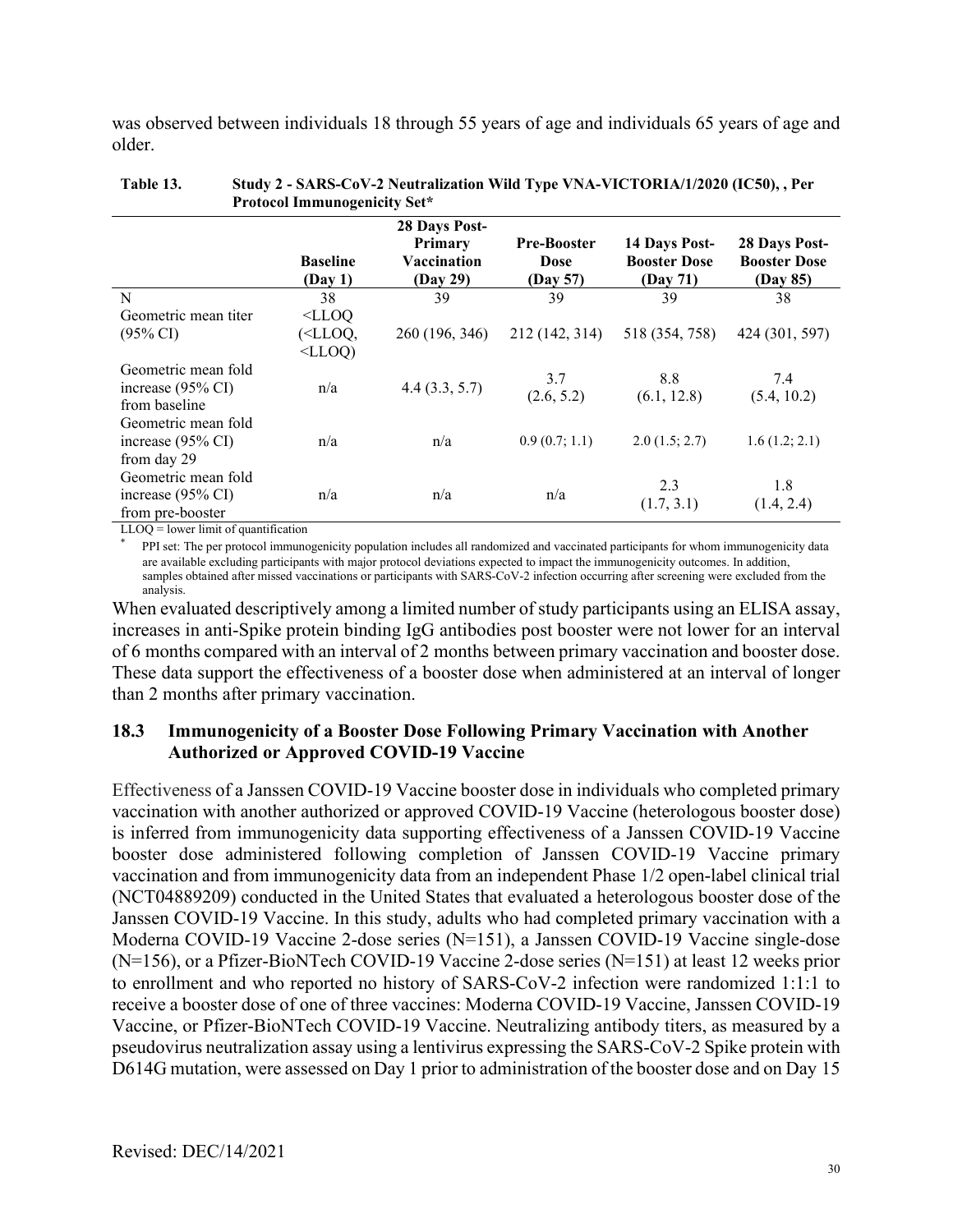after the booster dose. A booster response to the Janssen COVID-19 Vaccine was demonstrated regardless of primary vaccination.

## <span id="page-30-0"></span>**19 HOW SUPPLIED/STORAGE AND HANDLING**

Janssen COVID-19 Vaccine is supplied in a carton of 10 multi-dose vials (NDC 59676-580-15). A maximum of 5 doses can be withdrawn from the multi-dose vial.

#### **The storage and handling information in this Fact Sheet supersedes the storage and handling information on the carton and vial labels.**

#### Storage Prior to First Puncture of the Vaccine Vial

Store unpunctured multi-dose vials of the Janssen COVID-19 Vaccine at 2°C to 8°C (36°F to 46°F) and protect from light. Do not store frozen.

Unpunctured vials of Janssen COVID-19 Vaccine may be stored between 9°C to 25°C (47°F to 77°F) for up to 12 hours.

The Janssen COVID-19 Vaccine is initially stored frozen by the manufacturer, then shipped at 2°C to 8°C (36°F to 46°F). If vaccine is still frozen upon receipt, thaw at 2°C to 8°C (36°F to 46°F). If needed immediately, thaw at room temperature (maximally 25°C/77°F). At room temperature (maximally 25°C/77°F), a carton of 10 vials will take approximately 4 hours to thaw, and an individual vial will take approximately 1 hour to thaw. Do not refreeze once thawed.

Storage After First Puncture of the Vaccine Vial

After the first dose has been withdrawn, hold the vial between  $2^{\circ}$  to  $8^{\circ}$ C (36° to 46°F) for up to 6 hours or at room temperature (maximally  $25^{\circ}$ C/77°F) for up to 2 hours. Discard the vial if vaccine is not used within these times.

#### <span id="page-30-1"></span>**20 PATIENT COUNSELING INFORMATION**

Advise the recipient or caregiver to read the Fact Sheet for Recipients and Caregivers.

The vaccination provider must include vaccination information in the state/local jurisdiction's Immunization Information System (IIS) or other designated system. Advise recipient or caregiver that more information about IISs can be found at:

[https://www.cdc.gov/vaccines/programs/iis/about.html.](https://www.cdc.gov/vaccines/programs/iis/about.html)